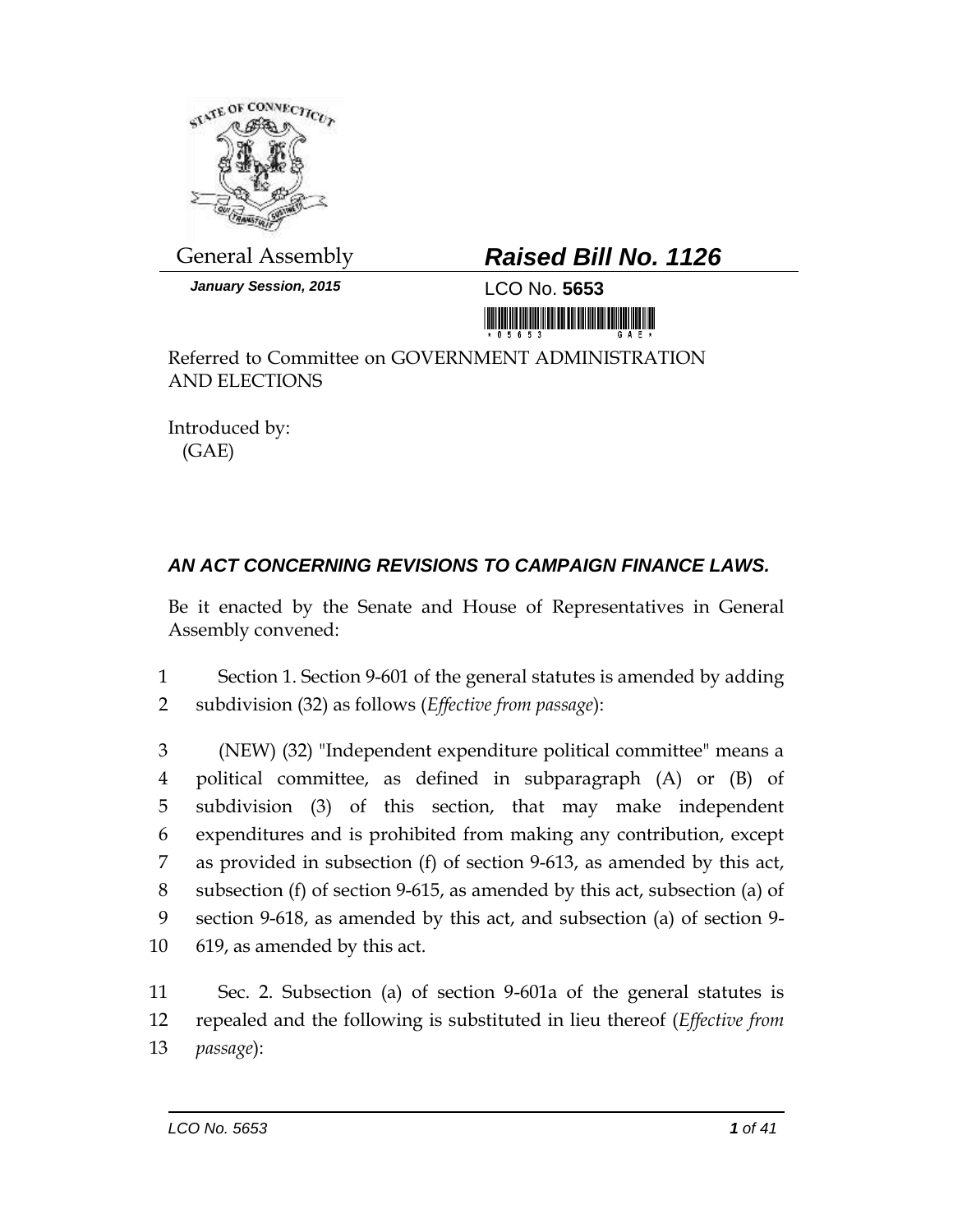(a) As used in this chapter and chapter 157, "contribution" means: (1) Any gift, subscription, loan, advance, payment or deposit of money or anything of value, made to promote the success or defeat of any **[**candidate**]** person seeking the nomination for election, or election or for the purpose of aiding or promoting the success or defeat of any referendum question or the success or defeat of any political party; (2) A written contract, promise or agreement to make a contribution for any such purpose; (3) The payment by any person, other than a candidate or treasurer, of compensation for the personal services of any other person which are rendered without charge to a committee or candidate for any such purpose; (4) An expenditure that is not an independent expenditure; or (5) Funds received by a committee which are transferred from another committee or other source for any such purpose. Sec. 3. Subsections (a) and (b) of section 9-601b of the general statutes are repealed and the following is substituted in lieu thereof (*Effective from passage*): (a) As used in this chapter and chapter 157, the term "expenditure" means: (1) Any purchase, payment, distribution, loan, advance, deposit or gift of money or anything of value, when made to promote the success or defeat of any **[**candidate**]** person seeking the nomination for election, or election **[**, of any person**]** or for the purpose of aiding or promoting the success or defeat of any referendum question or the success or defeat of any political party;

 (2) Any communication that (A) refers to one or more clearly identified candidates, and (B) is broadcast by radio, television, other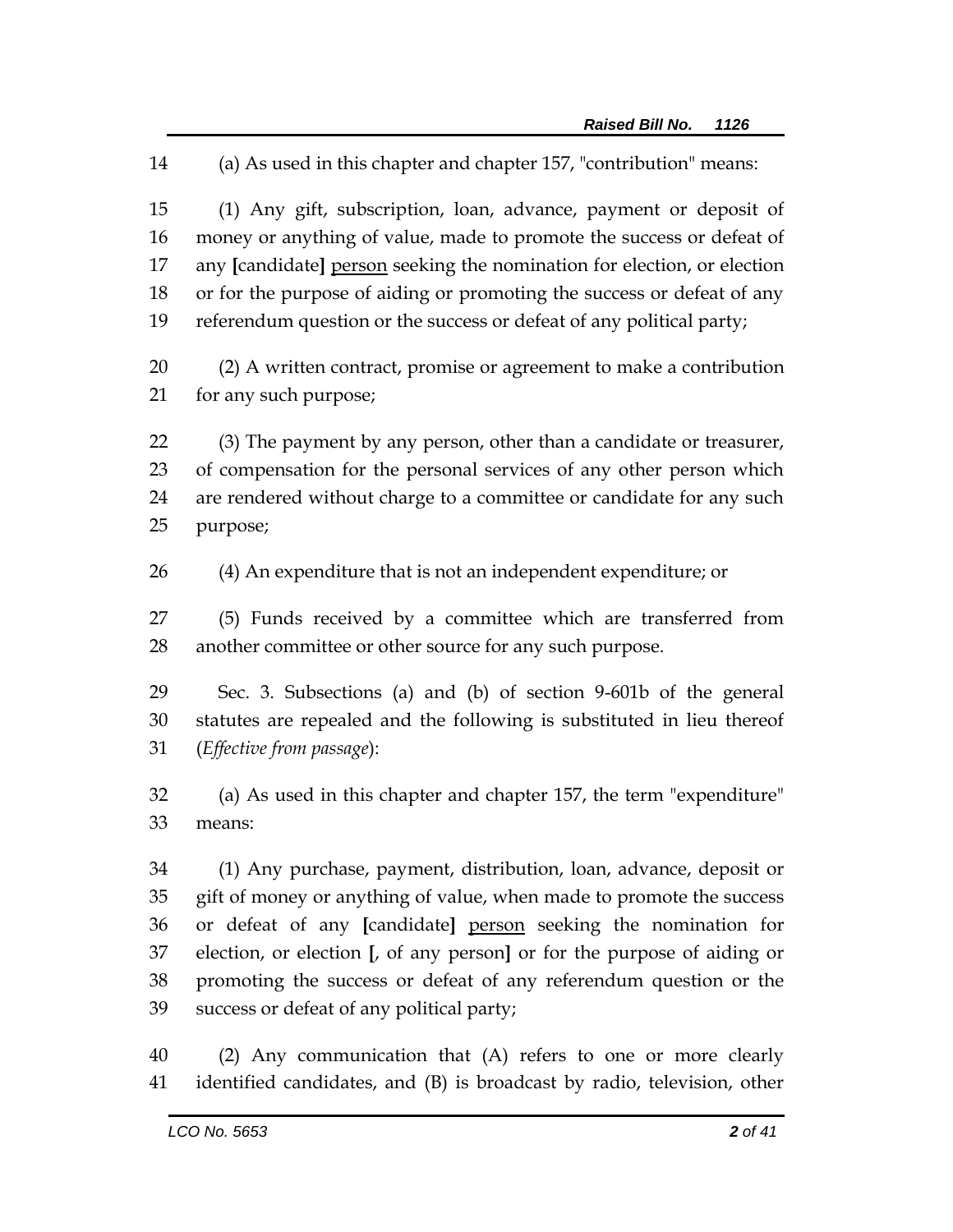than on a public access channel, or by satellite communication or via the Internet, or as a paid-for telephone communication, or appears in a newspaper, magazine or on a billboard, or is sent by mail; or (3) The transfer of funds by a committee to another committee. (b) The term "expenditure" does not mean: (1) A loan of money, made in the ordinary course of business, by a state or national bank; (2) A communication made by any corporation, organization or association solely to its members, owners, stockholders, executive or administrative personnel, or their families; (3) Nonpartisan voter registration and get-out-the-vote campaigns by any corporation, organization or association aimed at its members, owners, stockholders, executive or administrative personnel, or their families; (4) Uncompensated services provided by individuals volunteering their time on behalf of a party committee, political committee, slate committee or candidate committee, including any services provided for the benefit of nonparticipating and participating candidates under the Citizens' Election Program and any unreimbursed travel expenses made by an individual who volunteers the individual's personal services to any such committee. For purposes of this subdivision, an individual is a volunteer if such individual is not receiving compensation for such services regardless of whether such individual received compensation in the past or may receive compensation for

 (5) Any news story, commentary or editorial distributed through the facilities of any broadcasting station, newspaper, magazine or other periodical, unless such facilities are owned or controlled by any political party, committee or candidate;

similar services that may be performed in the future;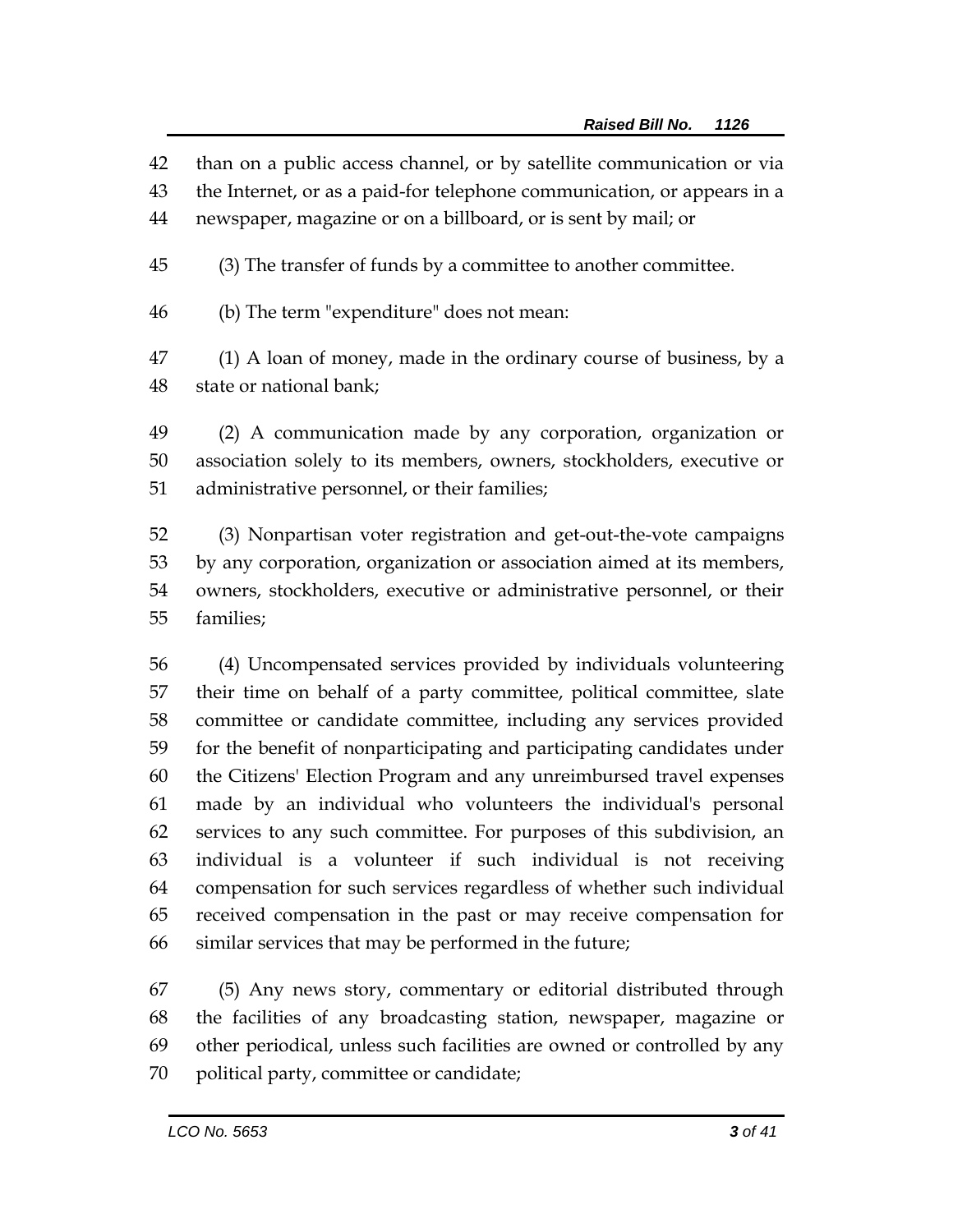(6) The use of real or personal property, a portion or all of the cost of invitations and the cost of food or beverages, voluntarily provided by an individual to a candidate, including a nonparticipating or participating candidate under the Citizens' Election Program, or to a party, political or slate committee, in rendering voluntary personal services at the individual's residential premises or a community room in the individual's residence facility, to the extent that the cumulative value of the invitations, food or beverages provided by an individual on behalf of any candidate or committee does not exceed four hundred dollars with respect to any single event or does not exceed eight hundred dollars for any such event hosted by two or more individuals, provided at least one such individual owns or resides at the residential premises, and further provided the cumulative value of the invitations, food or beverages provided by an individual on behalf of any such candidate or committee does not exceed eight hundred dollars with respect to a calendar year or single election, as the case may be;

 (7) A communication described in subdivision (2) of subsection (a) of this section that includes speech or expression **[**made**]** (A) made prior to the ninety-day period preceding the date of a primary or an election at which the clearly identified candidate or candidates are seeking nomination to public office or position, **[**that is**]** including a 92 communication made for the purpose of influencing any legislative or administrative action, as defined in section 1-91, or executive action, **[**or**]** (B) made during a legislative session for the purpose of 95 influencing legislative action, or (C) that constitutes a candidate debate or that solely promotes any such debate and is made by or on behalf of 97 the person sponsoring the debate;

 (8) An organization expenditure by a party committee, legislative caucus committee or legislative leadership committee;

 (9) A commercial advertisement that refers to an owner, director or officer of a business entity who is also a candidate and that had previously been broadcast or appeared when the owner, director or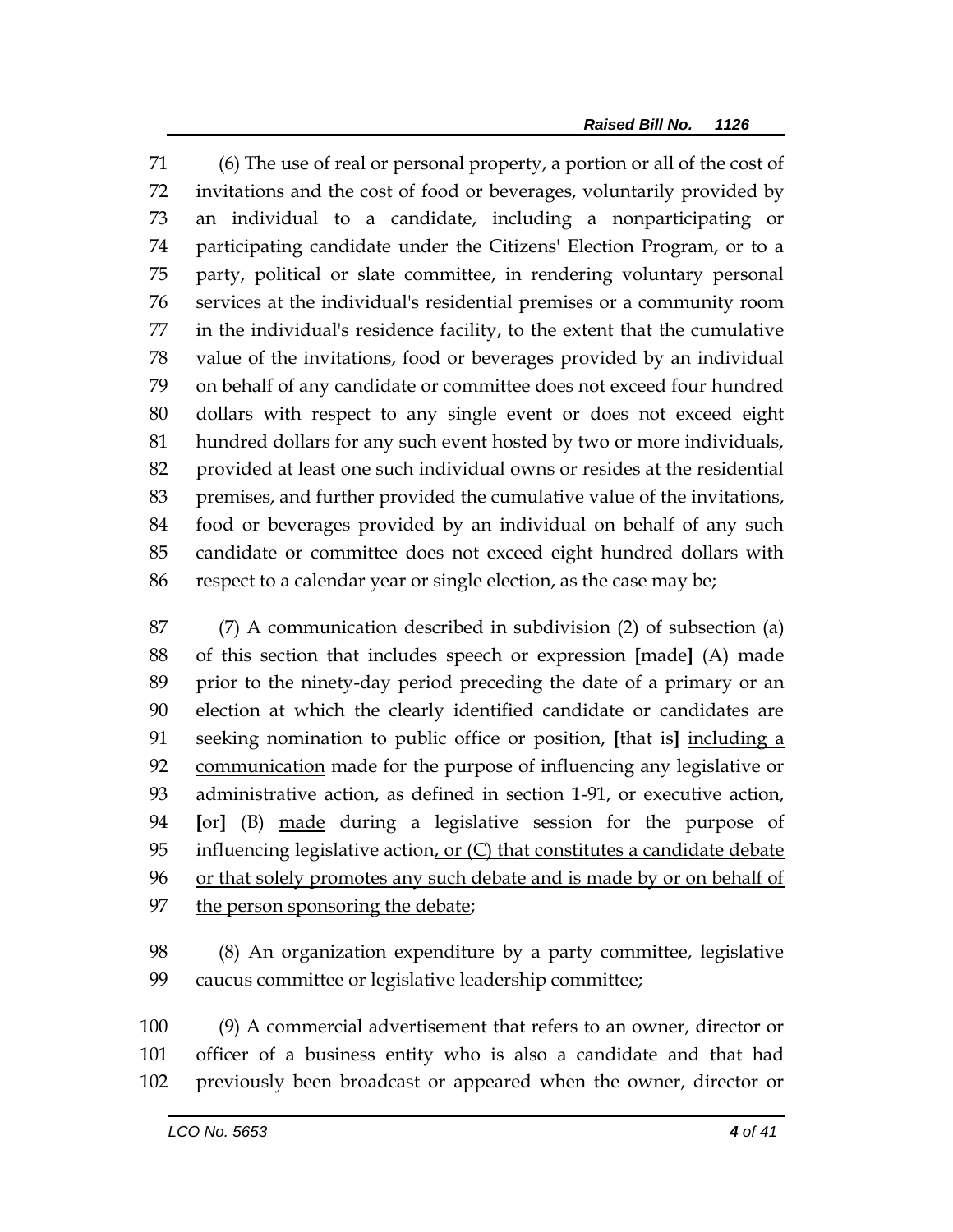officer was not a candidate;

 (10) A communication containing an endorsement on behalf of a candidate for nomination or election to the office of Governor, Lieutenant Governor, Secretary of the State, State Treasurer, State Comptroller, Attorney General, state senator or state representative, from a candidate for the office of Governor, Lieutenant Governor, Secretary of the State, State Treasurer, State Comptroller, Attorney General, state senator or state representative, shall not be an expenditure attributable to the endorsing candidate, if the candidate making the endorsement is unopposed at the time of the communication;

 (11) A communication that is sent by mail to addresses in the district for which a candidate being endorsed by another candidate pursuant to the provisions of this subdivision is seeking nomination or election to the office of state senator or state representative, containing an endorsement on behalf of such candidate for such nomination or election, from a candidate for the office of state senator or state representative, shall not be an expenditure attributable to the endorsing candidate, if the candidate making the endorsement is not seeking election to the office of state senator or state representative for a district that contains any geographical area shared by the district for the office to which the endorsed candidate is seeking nomination or election;

 (12) Campaign training events provided to multiple individuals by a legislative caucus committee and any associated materials, provided the cumulative value of such events and materials does not exceed six thousand dollars in the aggregate for a calendar year;

 (13) A lawful communication by any charitable organization which 131 is a tax-exempt organization under Section  $501(c)(3)$  of the Internal Revenue Code of 1986, or any subsequent corresponding internal revenue code of the United States, as from time to time amended;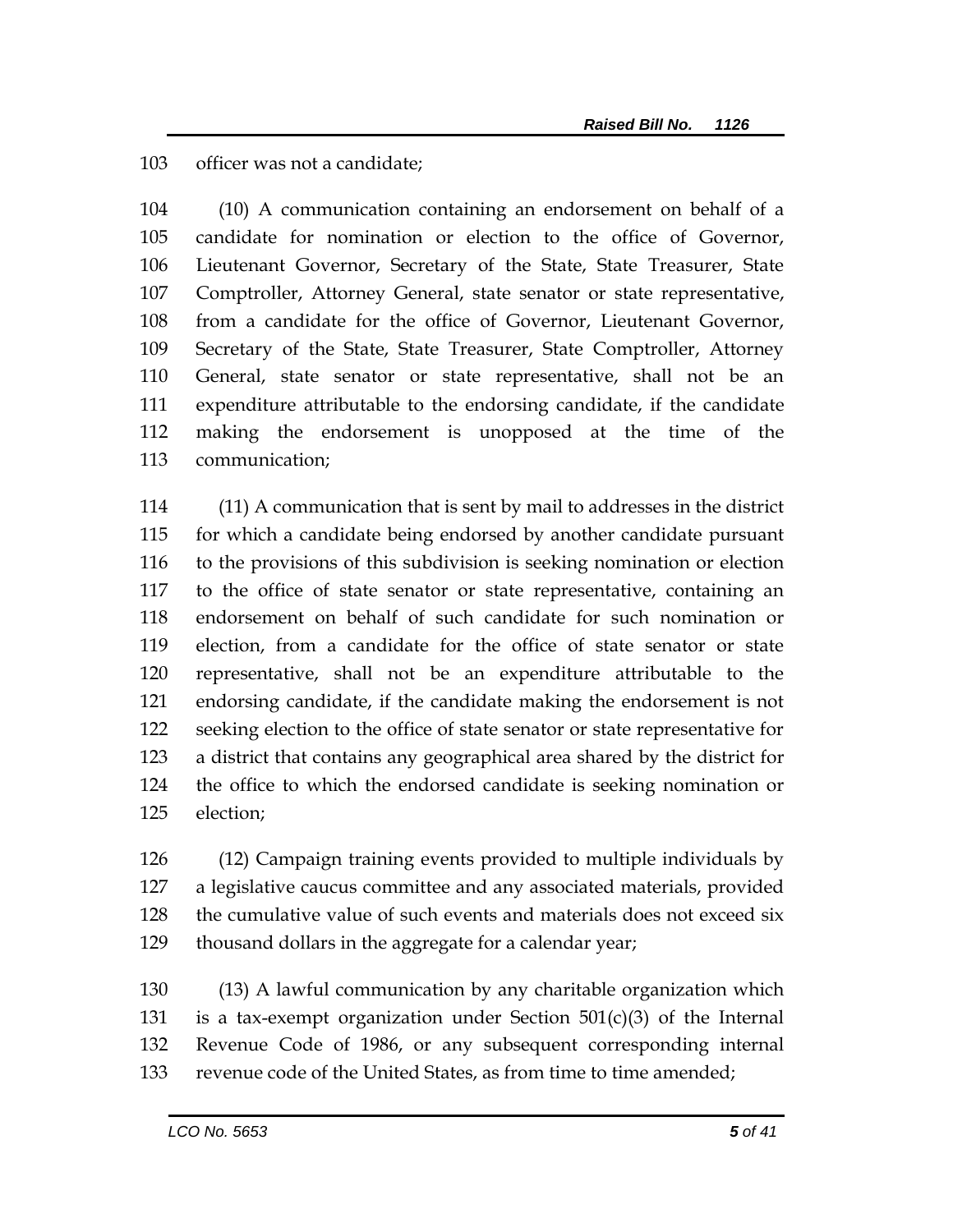(14) The use of offices, telephones, computers and similar equipment provided by a party committee, legislative caucus committee or legislative leadership committee that serve as headquarters for or are used by such party committee, legislative caucus committee or legislative leadership committee; or

 (15) An expense or expenses incurred by a human being acting alone in an amount that is two hundred dollars or less, in the aggregate, that benefits a candidate for a single election.

 Sec. 4. Section 9-601c of the general statutes is repealed and the following is substituted in lieu thereof (*Effective from passage*):

 (a) (1) As used in this chapter and chapter 157, **[**the term**]** "independent expenditure" means an expenditure, as defined in section 9-601b, as amended by this act, that is made without the consent, coordination **[**, or consultation of,**]** or consultation of a candidate or agent of **[**the**]** a candidate, candidate committee, political committee or party committee.

 (2) "Independent expenditure" does not include an expenditure made by a person for the production, dissemination, distribution or publication, in whole or in substantial part, of any broadcast or any video, audio, written, graphic or other form of political advertising or campaign communication prepared by (A) any candidate, candidate committee, political committee or party committee, or (B) any consultant or other agent acting on behalf of any candidate, candidate committee, political committee or party committee, and that is used in support of such candidate or committee or in opposition to any candidate.

 (b) As used in this section, "coordinated spender," with respect to any candidate or candidate committee, means:

 (1) Any person directly or indirectly formed, controlled or established in the current election cycle by, at the request or suggestion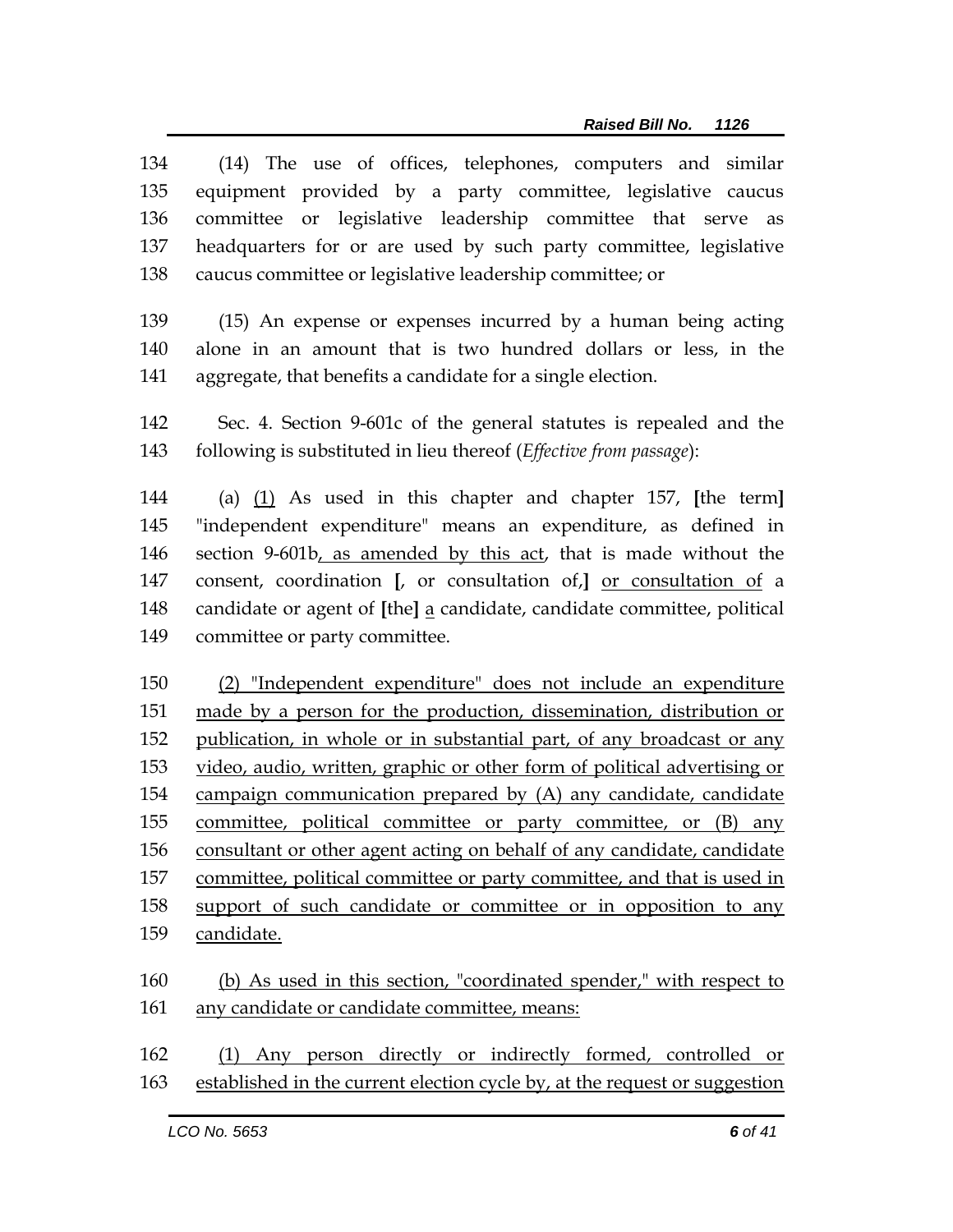of, or with the encouragement of, such candidate, candidate committee or any agent thereof, including with the express or tacit approval of such candidate, candidate committee or any agent thereof;

 (2) (A) Except as provided in subparagraph (B) of this subdivision, any person on whose behalf during an election cycle such candidate, candidate committee or any agent thereof solicits funds or engages in fundraising activity, including by providing to such person the name of any potential donor or other list to be used by such person in engaging in fundraising activity, regardless of whether such person pays fair market value for any such name or list provided; or

 (B) If any funds raised by any candidate, candidate committee or agent thereof are (i) segregated from all other accounts controlled by the person on whose behalf such candidate, candidate committee or agent thereof solicits such funds, and (ii) are not used to make (I) independent expenditures that benefit such candidate or candidate committee, or (II) contributions or covered transfers to any other person who later makes independent expenditures, contributions or 181 covered transfers that benefit such candidate or candidate committee, such person shall not be considered a coordinated spender under subdivision (2) of subsection (c) of this section;

 (3) Any person established, directed or managed by any person who, during the current election cycle (A) was employed or retained as a political, media or fundraising advisor or consultant for such candidate or candidate committee or any entity directly or indirectly controlled by such candidate or candidate committee, or (B) held a formal position with a title for such candidate or candidate committee; or

 (4) (A) Any person established, directed or managed by any member of the family of such candidate or, in the case of a person that is a political committee, that has received contributions in excess of two thousand dollars, in the aggregate, from one or more members of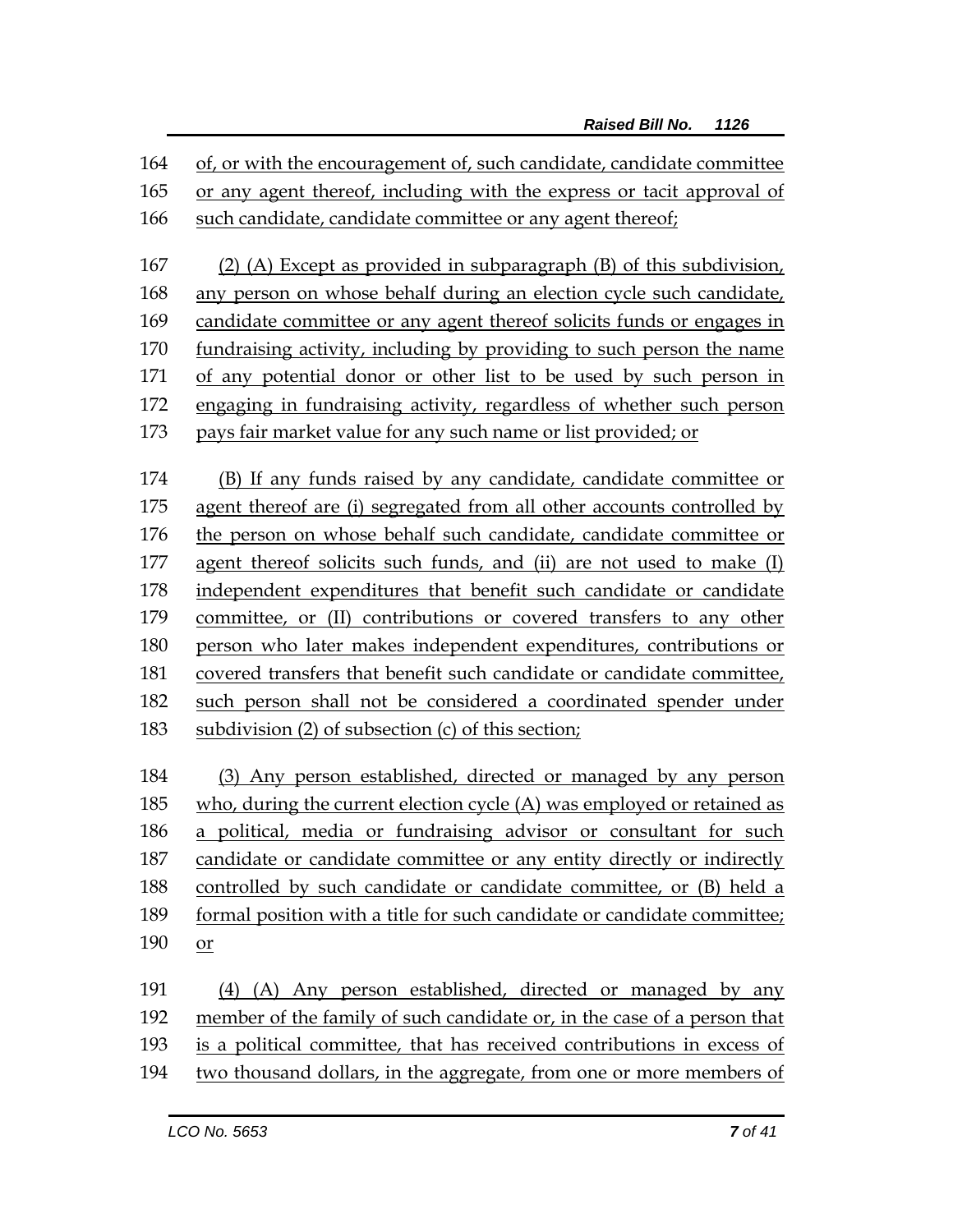the immediate family, as defined in subsection (d) of this section, of such candidate in any election cycle; or

 (B) Any person or any officer or agent of such person that has had more than incidental discussion regarding any campaign advertising, message, strategy, policy, polling, allocation of resources, fundraising or campaign operations of such candidate or candidate committee with any member of the family of such candidate or, in the case of a person that is a political committee, that has received contributions in excess of two thousand dollars, in the aggregate, from one or more members of the immediate family, as defined in subsection (d) of this section, of such candidate in any election cycle.

 (c) As used in this section, "member of the immediate family" means a spouse and any child, parent, grandparent, brother, half-brother, sister or half-sister of the candidate and the spouses of such persons.

 (d) (1) For purposes of this section, if the person who makes an expenditure is a coordinated spender with respect to a candidate or candidate committee, such person shall be deemed to have made the expenditure with the consent, coordination or consultation of, or at the request or suggestion of, such candidate or candidate committee.

 (2) For purposes of this section, a payment shall not be considered to be made by a person with the consent, coordination or consultation of, or at the request or suggestion of, any candidate or candidate committee solely on the grounds that such person or any agent of such person engaged in discussion with such candidate or candidate committee or any agent thereof regarding such person's position on a legislative or policy matter, including urging such candidate or candidate committee to adopt such person's position, provided there is no discussion between such person and such candidate, candidate committee or agent thereof regarding any campaign advertising, message, strategy, policy, polling, allocation of resources, fundraising or campaign operations of such candidate or candidate committee.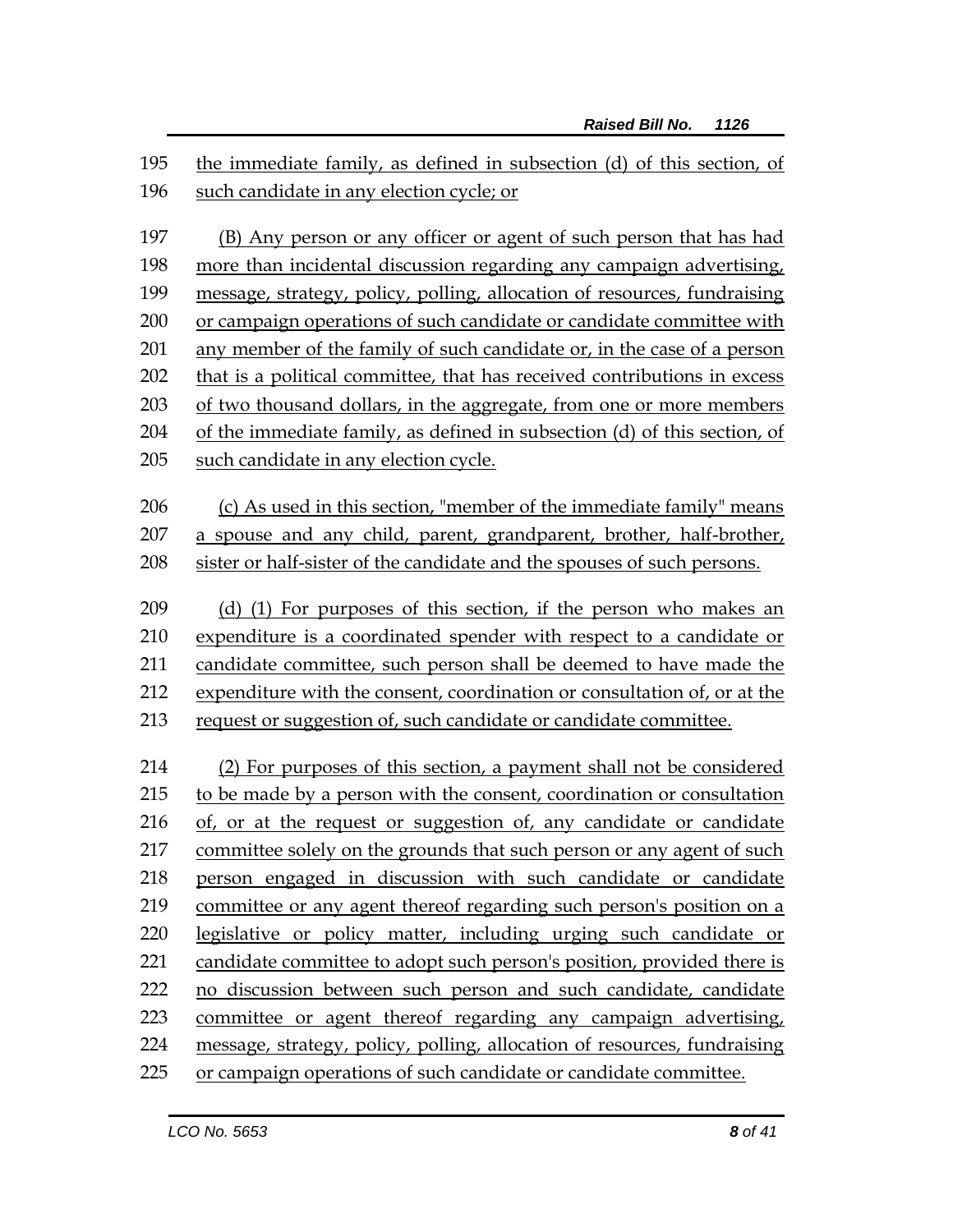**[**(b)**]** (e) When the State Elections Enforcement Commission evaluates an expenditure to determine whether such expenditure is an independent expenditure, there shall be a rebuttable presumption that the following expenditures are not independent expenditures:

 (1) An expenditure made by a person in cooperation, consultation or in concert with, at the request, suggestion or direction of, or pursuant to a general or particular understanding with (A) a candidate, candidate committee, political committee or party committee, or (B) a consultant or other agent acting on behalf of a candidate, candidate committee, political committee or party committee;

 **[**(2) An expenditure made by a person for the production, dissemination, distribution or publication, in whole or in substantial part, of any broadcast or any written, graphic or other form of political advertising or campaign communication prepared by (A) a candidate, candidate committee, political committee or party committee, or (B) a consultant or other agent acting on behalf of a candidate, candidate committee, political committee or party committee;**]** 

 **[**(3)**]** (2) An expenditure made by a person based on information about a candidate's, political committee's, or party committee's plans, projects or needs, provided by (A) a candidate, candidate committee, political committee or party committee, or (B) a consultant or other agent acting on behalf of a candidate, candidate committee, political committee or party committee, with the intent that such expenditure be made;

 **[**(4)**]** (3) An expenditure made by an individual who, in the same election cycle, is serving or has served as the campaign chairperson, treasurer or deputy treasurer of a candidate committee, political committee or party committee benefiting from such expenditure, or in any other executive or policymaking position, including as a member, employee, fundraiser, consultant or other agent, of a candidate, candidate committee, political committee or party committee;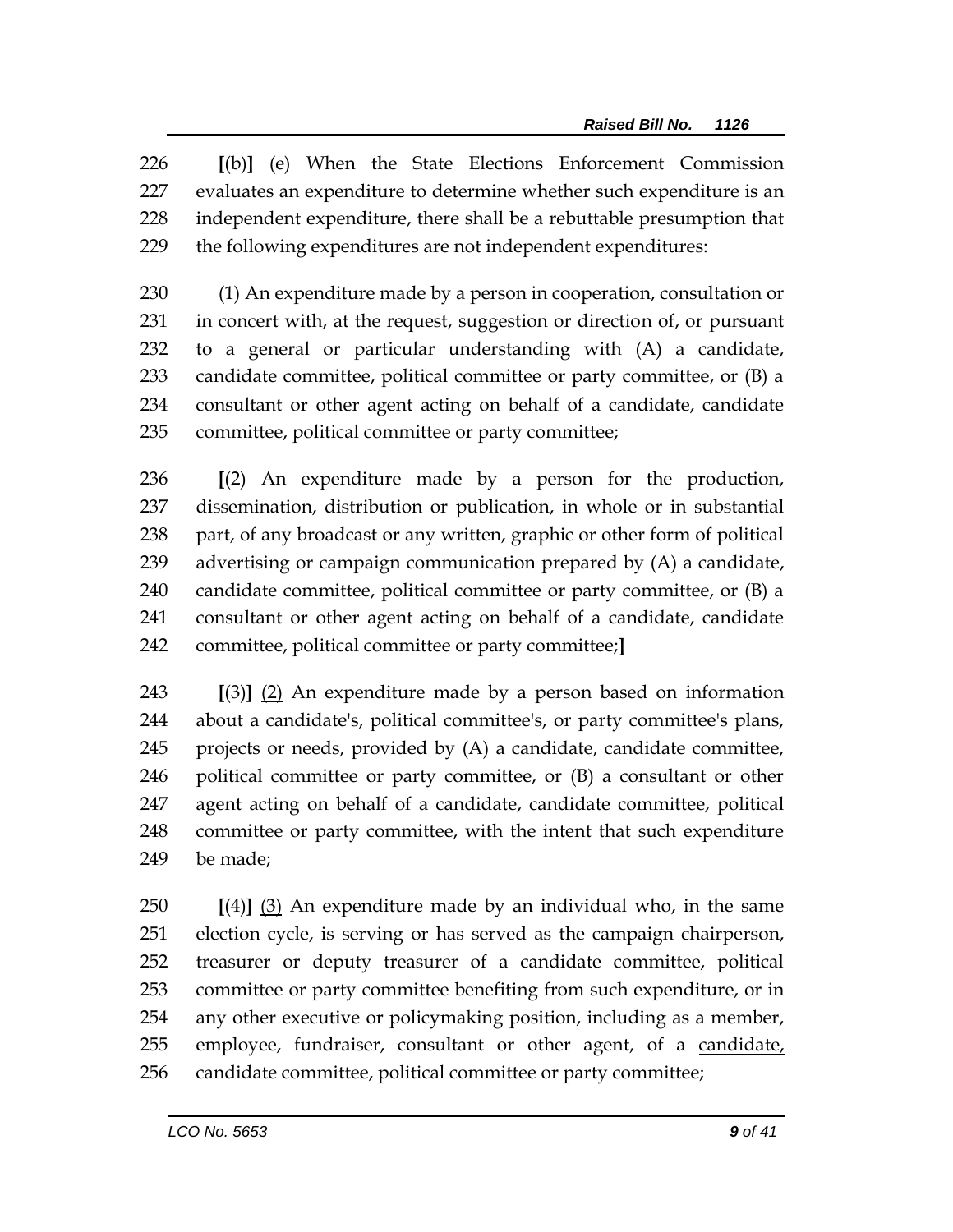**[**(5)**]** (4) An expenditure made by a person or an entity on or after January first in the year of an election in which a candidate is seeking public office that benefits such candidate when such person or entity has hired an individual as an employee or consultant and such individual was an employee of or consultant to **[**such candidate's candidate committee or such candidate's opponent's candidate committee during any part of the eighteen-month period preceding such expenditure**]** such candidate or the candidate committee of such 265 candidate or the candidate committee of such candidate's opponent during the current election cycle;

 **[**(6)**]** (5) An expenditure made by a person for fundraising activities (A) with or for a candidate, candidate committee, political committee or party committee, or a consultant or other agent acting on behalf of a candidate, candidate committee, political committee or party committee, or (B) for the solicitation or receipt of contributions on behalf of a candidate, candidate committee, political committee or party committee, or a consultant or other agent acting on behalf of a candidate, candidate committee, political committee or party committee;

 **[**(7)**]** (6) An expenditure made by a person based on information about a candidate's campaign plans, projects or needs, that is directly or indirectly provided by a candidate, the candidate's candidate committee, a political committee or a party committee, or a consultant or other agent acting on behalf of such candidate, candidate committee, political committee or party committee, to the person making the expenditure or such person's agent, with an express or tacit understanding that such person is considering making the expenditure;

 **[**(8)**]** (7) An expenditure made by a person for a communication that clearly identifies a candidate during an election campaign, if the person making the expenditure, or such person's agent, has informed the candidate who benefits from the expenditure, that candidate's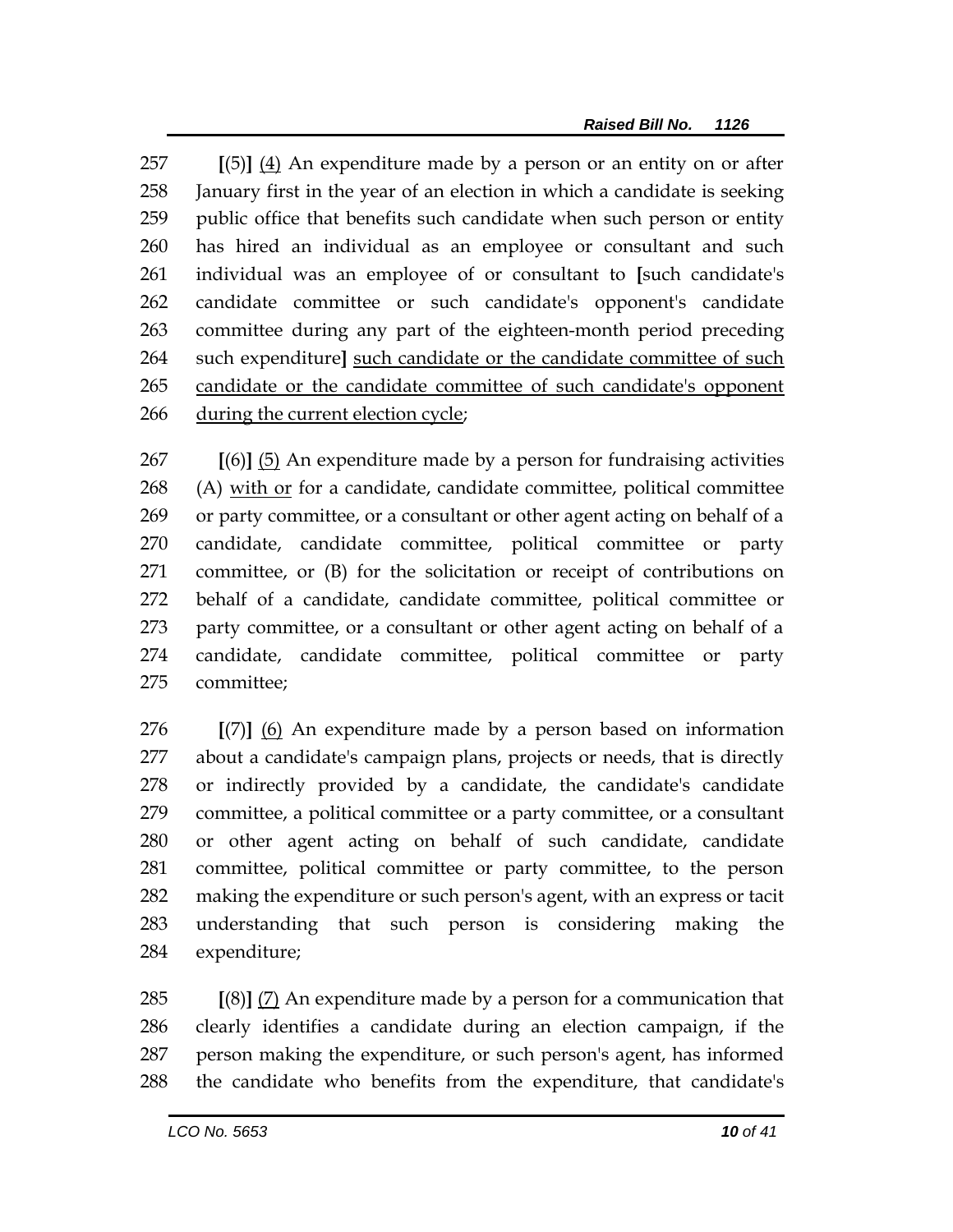candidate committee, a political committee or a party committee, or a consultant or other agent acting on behalf of the benefiting candidate or candidate committee, political committee, or party committee, concerning the communication's contents, or of the intended audience, timing, location or mode or frequency of dissemination. As used in this subdivision, a communication clearly identifies a candidate when that communication contains the name, nickname, initials, photograph or drawing of the candidate or an unambiguous reference to that candidate, which includes, but is not limited to, a reference that can only mean that candidate; and

 **[**(9)**]** (8) An expenditure made by a person or an entity for consultant or creative services, including, but not limited to, services related to communications strategy or design or campaign strategy or to engage a campaign-related vendor, to be used to promote or oppose a candidate's election to office if the provider of such services is or has provided consultant or creative services to such candidate, such candidate's candidate committee or an agent of such candidate committee, or to any opposing candidate's candidate committee or an agent of such candidate committee after January first of the year in which the expenditure occurs. For purposes of this subdivision, communications strategy or design does not include the costs of printing or costs for the use of a medium for the purpose of communications. For purposes of this subdivision, campaign-related vendor includes, but is not limited to, a vendor that provides the following services: Polling, mail design, mail strategy, political strategy, general campaign advice or telephone banking.

 **[**(c) When the State Elections Enforcement Commission evaluates an expenditure to determine whether an expenditure by entity is an independent expenditure, the following shall not be presumed to constitute evidence of consent, coordination or consultation within the meaning of subsection (a) of this section: (1) Participation by a candidate or an agent of the candidate in an event sponsored by the entity, unless such event promotes the success of the candidate's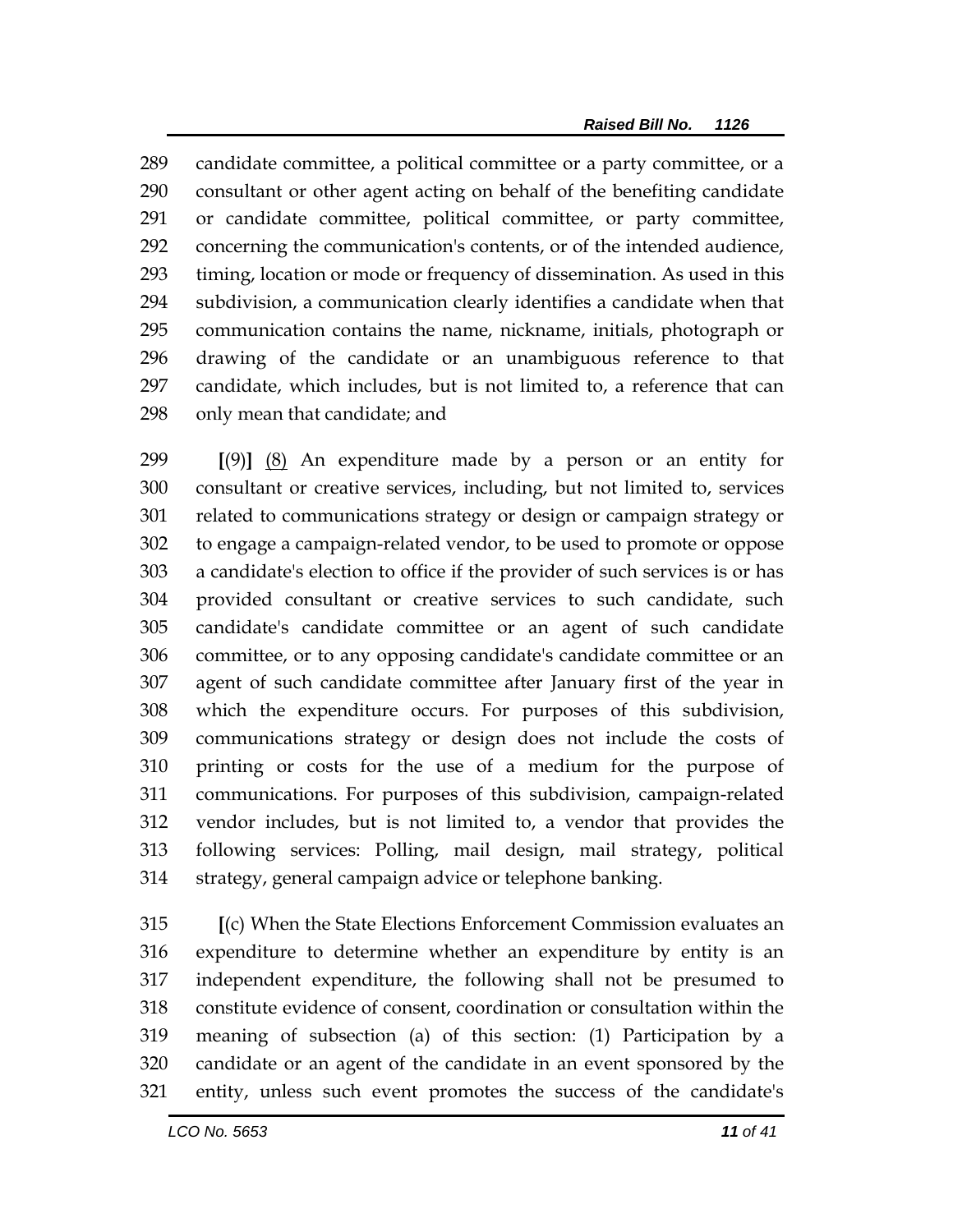candidacy or the defeat of the candidate's opponent, or unless the event is during the period that is forty-five days prior to the primary for which the candidate is seeking nomination for election or election to office; (2) membership of the candidate or agent of the candidate in the entity, unless the candidate or agent of the candidate holds an executive or policymaking position within the entity after the candidate becomes a candidate; or (3) financial support for, or solicitation or fundraising on behalf of the entity by a candidate or an agent of the candidate, unless the entity has made or obligated to make independent expenditures in support of such candidate in the election or primary for which the candidate is a candidate.**]**

 **[**(d)**]** (f) When the State Elections Enforcement Commission evaluates an expenditure to determine whether such expenditure is an independent expenditure, the commission shall consider, as an effective rebuttal to the presumptions provided in subsection **[**(b)**]** (e) of this section, the establishment by the person making the expenditure of a firewall policy designed and implemented to prohibit the flow of information between (1) employees, consultants or other individuals providing services to the person paying for the expenditure, and (2) the candidate or agents of the candidate.

 Sec. 5. Section 9-601d of the general statutes is repealed and the following is substituted in lieu thereof (*Effective from passage*):

 (a) Any person, as defined in section 9-601, as amended by this act, may, unless otherwise restricted or prohibited by law, including, but not limited to, any provision of this chapter or chapter 157, make unlimited independent expenditures, as defined in section 9-601c, as 348 amended by this act, and accept unlimited covered transfers, as defined in **[**said**]** section 9-601, as amended by this act. Except as provided pursuant to this section, any such person who makes or obligates to make an independent expenditure or expenditures in excess of one thousand dollars, in the aggregate, shall file statements according to the same schedule and in the same manner as is required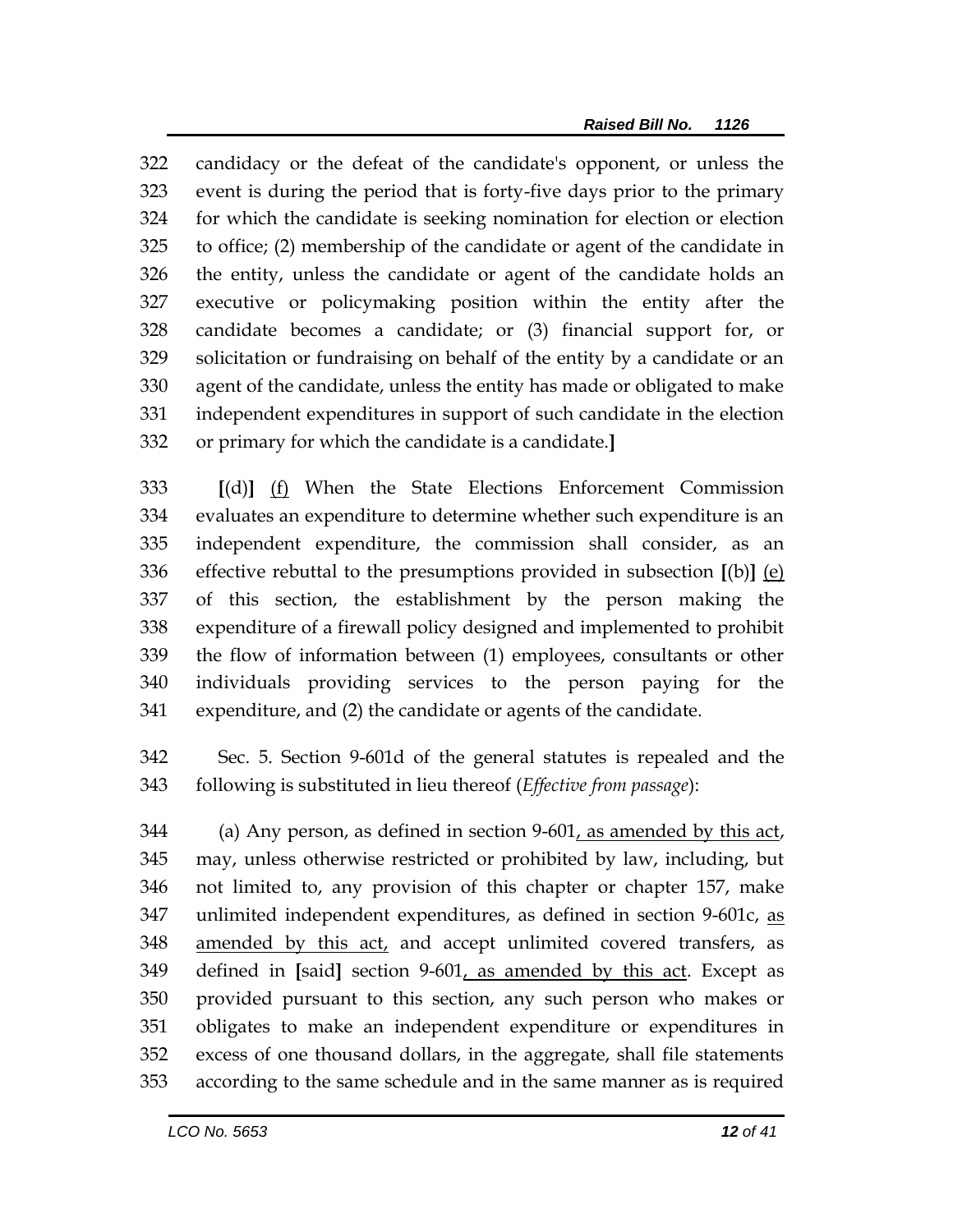of a treasurer of a **[**candidate**]** political committee pursuant to section 9-608, as amended by this act. Such statements shall be filed on the

forms described in subsections (c) and (d) of this section.

 (b) Any person who makes or obligates to make an independent expenditure or expenditures in an election or primary for the office of Governor, Lieutenant Governor, Secretary of the State, State Treasurer, State Comptroller, Attorney General, state senator or state representative, which exceed one thousand dollars, in the aggregate, **[**during a primary campaign or a general election campaign, as defined in section 9-700,**]** during the period beginning on or after July first in 364 the year of a regular election and ending the day following the primary or election for which any such independent expenditure is made or incurred shall file, electronically, a long-form and a short-form report of such independent expenditure or expenditures with the State Elections Enforcement Commission pursuant to subsections (c) and (d) of this section. The person that makes or obligates to make such independent expenditure or expenditures shall file such reports not later than twenty-four hours after (1) making any such payment, or (2) obligating to make any such payment, with respect to the primary or election. If any such person makes or incurs a subsequent independent expenditure, such person shall report such expenditure pursuant to subsection (d) of this section. Such reports shall be filed under penalty of false statement.

 (c) The independent expenditure long-form report shall identify: (1) The name of the person making or obligating to make such expenditure or expenditures; (2) the tax exempt status, Federal Employee Identification Number and Federal Election Commission Identification Number of such person, if applicable; (3) the mailing street address of such person; (4) the principal business address of the 383 person, if different from the mailing street address; (5) the address, telephone number and electronic mail address of the agent for service of process in this state of such person; (6) the date of the primary or election or referendum question for which the independent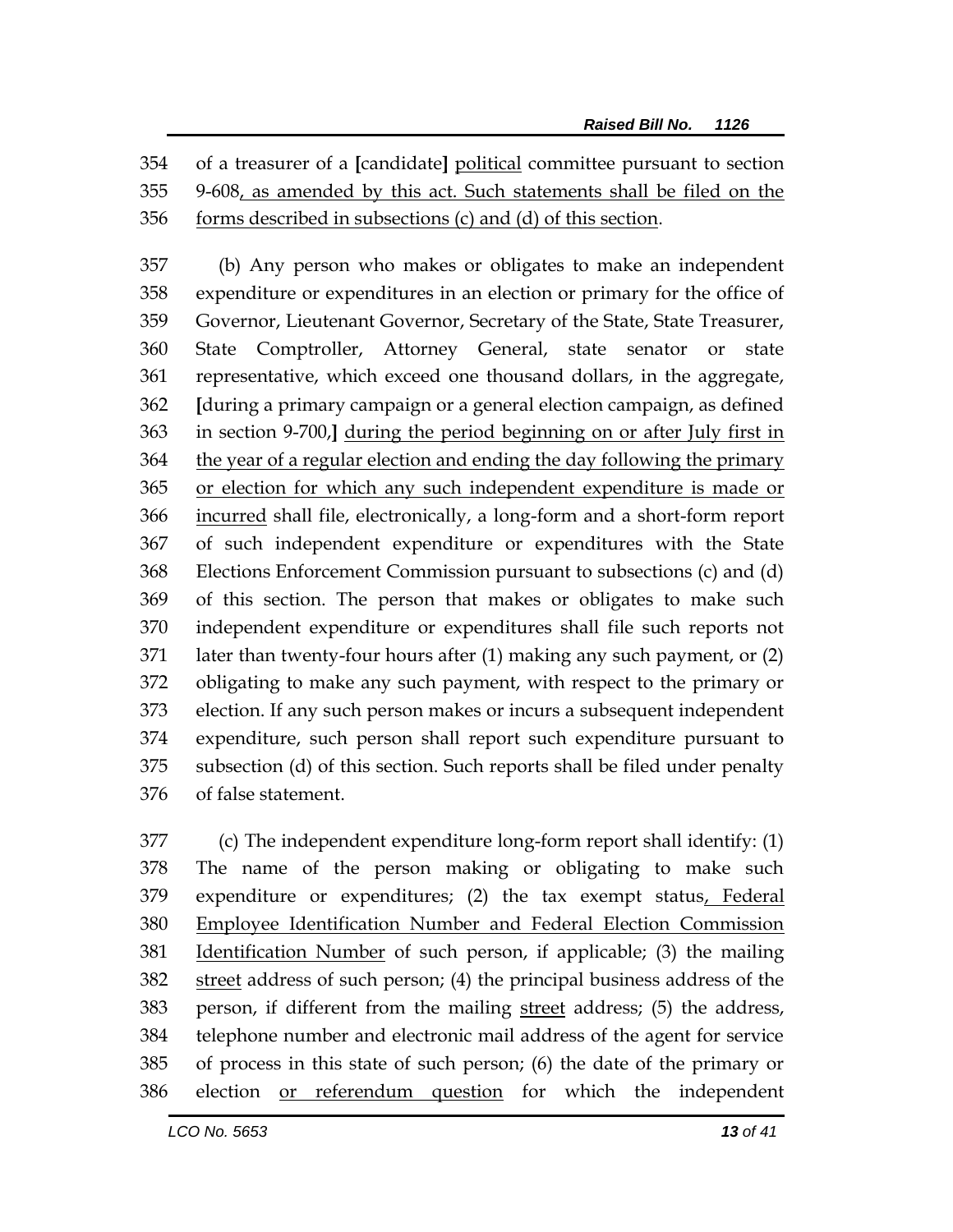expenditure or expenditures were made or obligated to be made; (7) the name of any candidate who, or the text of any referendum question that, was the subject of any independent expenditure, **[**or expenditures and whether the independent expenditure or expenditures were**]** whether such independent expenditure was in support of or in opposition to such candidate or referendum question and all other information required under subsection (d) for such expenditure; and (8) the name, telephone number and electronic mail address for the individual filing such report. Such individual filing such report shall affirm that the expenditure reported is an independent expenditure under penalty of false statement.

 (d) As part of any filing made pursuant to subsection (c) of this section and for each subsequent independent expenditure made or obligated to be made by a person with respect to the primary or election for which a long-form report pursuant to subsection (c) of this section has been filed on behalf of such person, an individual shall file **[**, electronically,**]** a short-form report for each such independent expenditure. **[**, not later than twenty-four hours after such person makes a payment for an independent expenditure or obligates to make such an independent expenditure.**]** Such short-form report shall identify: (1) The name of the person making or obligating to make such independent expenditure; (2) the amount of the independent expenditure; (3) whether the independent expenditure was in support of or in opposition to a candidate or referendum question and the name of such candidate or text of such referendum question; (4) a brief description of the expenditure made, including the type of communication, based on categories determined by the State Elections Enforcement Commission, and the allocation of such expenditure in support of or in opposition to each candidate, if such expenditure was made in support of or in opposition to more than one candidate; **[**and**]** (5) the name, telephone number and electronic mail address for the individual filing such report; and (6) any other information that the State Elections Enforcement Commission may require to facilitate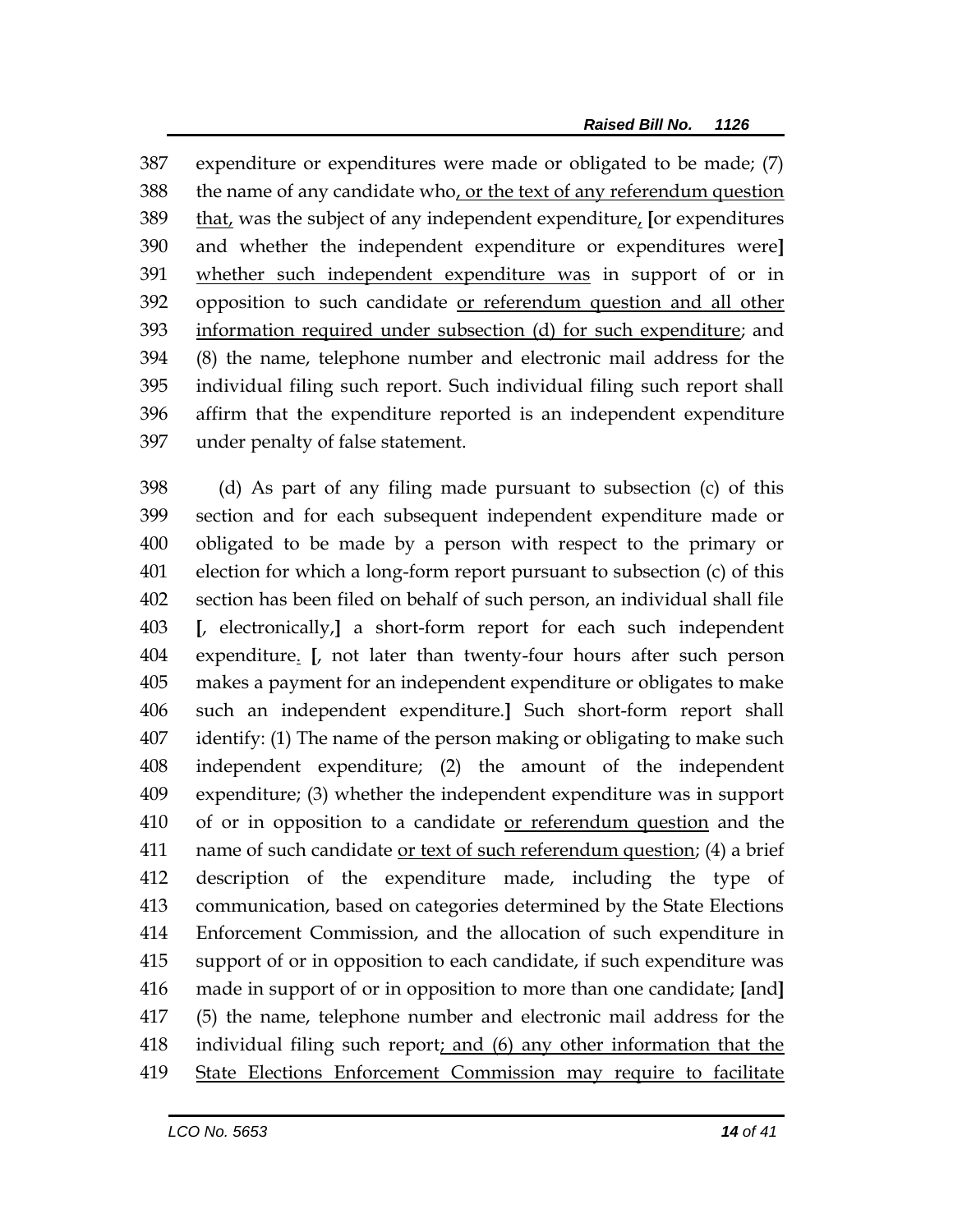compliance with the provisions of this chapter or chapter 157. Such

- individual filing such report shall affirm that the expenditure reported
- is an independent expenditure under penalty of false statement.

 (e) No person reporting an independent expenditure pursuant to the provisions of subsection (c) or (d) of this section shall be required 425 to file a statement pursuant to section 9-608, as amended by this act, for such independent expenditure.

 (f) (1) Except as provided in subdivision (2) of this subsection, as part of any statement filed pursuant to this section, if a person who makes or obligates to make an independent expenditure (A) has received a covered transfer during the twelve-month period prior to a primary or election, as applicable to the reported expenditure, **[**for an office that a candidate described in subdivision (7) of subsection (c) of this section is seeking,**]** and (B) such independent expenditure is made or obligated to be made on or after the date that is one hundred eighty days prior to such primary or election, such person shall disclose the source and the amount of any such covered transfer such person received that is in an amount that is five thousand dollars or more, in the aggregate, during the twelve-month period prior to such primary or election, as applicable to the reported expenditure.

 (2) The provisions of subdivision (1) of this subsection shall not apply to any person who discloses the source and amount of a covered transfer described in subdivision (1) of this subsection as part of any report to the Federal Election Commission or the Internal Revenue 444 Service, provided such person includes a copy of, or information sufficient to find, any such report as part of the report of each applicable independent expenditure pursuant to this section. If a source and amount of a covered transfer is not included as part of any such report, the maker of the expenditure shall disclose the source and amount of such covered transfer pursuant to subdivision (1) of this subsection, if applicable.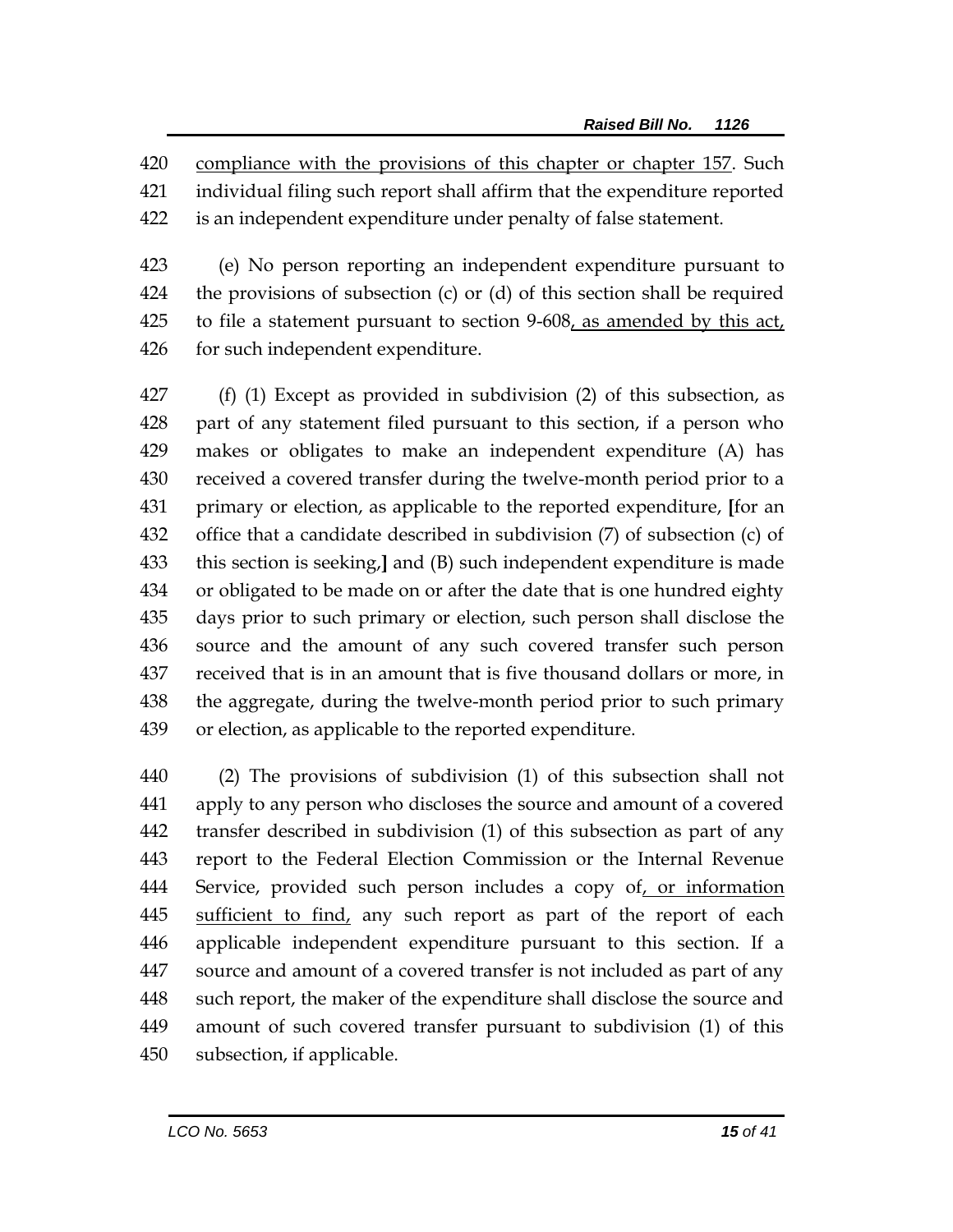(g) (1) A person may, unless otherwise restricted or prohibited by law, including, but not limited to, any provision of this chapter or chapter 157, establish a dedicated independent expenditure account, for the purpose of engaging in independent expenditures, that is segregated from all other accounts controlled by such person. Such dedicated independent expenditure account may receive covered transfers directly from persons other than the person establishing the dedicated account and may not receive transfers from another account controlled by the person establishing the dedicated account, except as provided in subdivision (2) of this subsection. If an independent expenditure is made from such segregated account, any report required pursuant to this section or disclaimer required pursuant to section 9-621, as amended by this act, may include only those persons who made covered transfers directly to the dedicated independent expenditure account.

 (2) If a person who has made a covered transfer to another account controlled by the person establishing a dedicated independent expenditure account requests that such covered transfer be used for the purposes of making an independent expenditure from the dedicated independent expenditure account, the amount of such covered transfer may be transferred to the dedicated independent expenditure account and shall be treated as a covered transfer directly to the dedicated independent expenditure account.

 (h) Any person may file a complaint with the commission upon the belief that (1) any such independent expenditure report or statement is false, or (2) any person who is required to file an independent expenditure report under this subsection has failed to do so. The commission shall make a prompt determination on such a complaint.

 (i) (1) If a person fails to file a report in accordance with the provisions of this section for an independent expenditure or expenditures made or obligated to be made more than ninety days before the day of a primary or election, the person shall be subject to a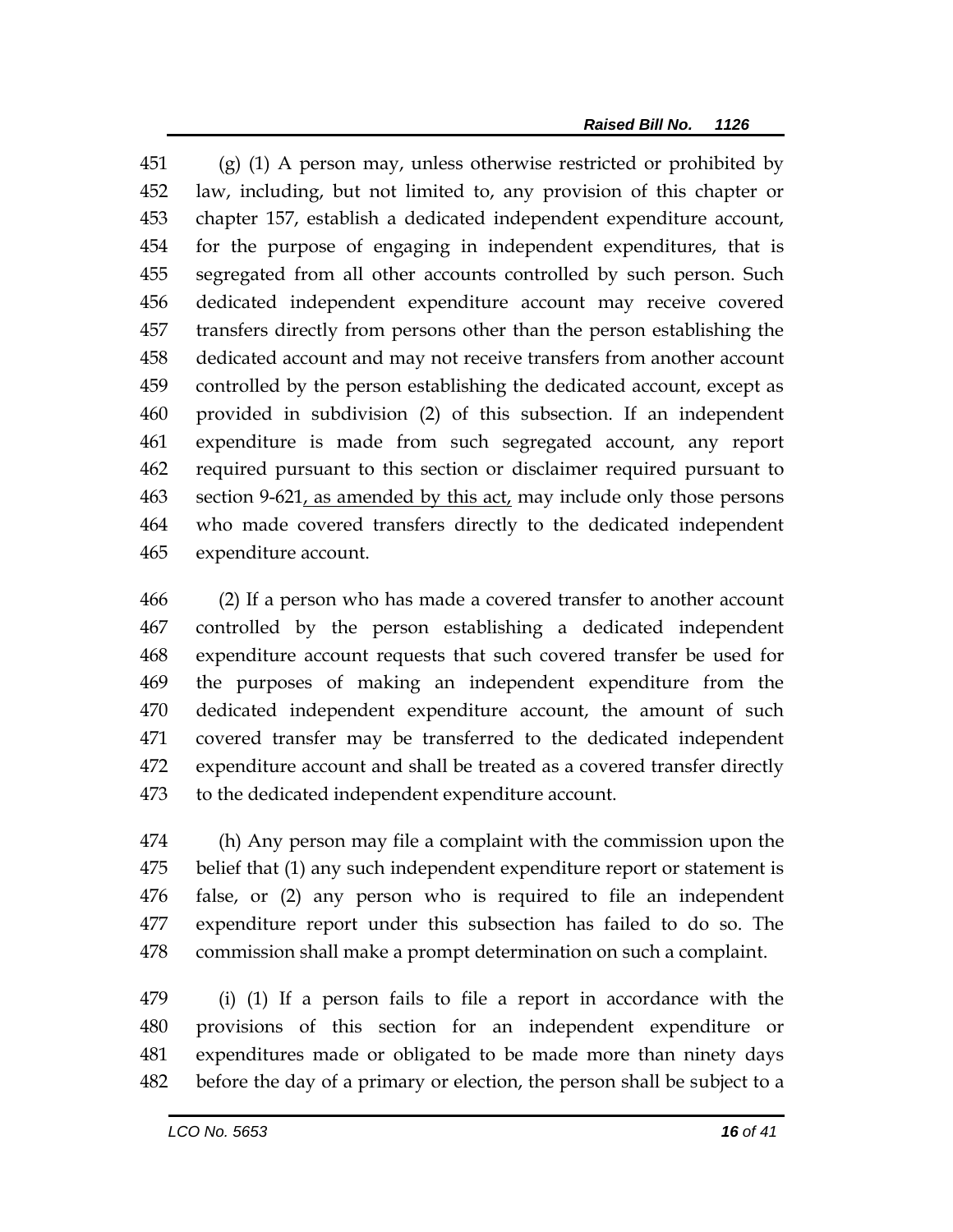civil penalty, imposed by the State Elections Enforcement Commission, of not more than ten thousand dollars. If a person fails to file a report required in accordance with the provisions of this section for an independent expenditure or expenditures made or obligated to be made ninety days or less before the day of a primary or election, such person shall be subject to a civil penalty, imposed by the State Elections Enforcement Commission, of not more than twenty thousand 490 dollars or twice the amount of any unreported expenditure, whichever is greater.

 (2) If any such failure is knowing and wilful, the person responsible for the failure shall also be fined not more than fifty thousand dollars or ten times the amount of any unreported expenditure, whichever is greater, and the commission may refer the matter to the office of the Chief State's Attorney.

 Sec. 6. Subsections (a) and (b) of section 9-603 of the general statutes are repealed and the following is substituted in lieu thereof (*Effective from passage*):

 (a) Statements filed by party committees, political committees formed to aid or promote the success or defeat of a referendum question proposing a constitutional convention, constitutional amendment or revision of the Constitution, individual lobbyists, **[**and**]** those political committees and candidate committees formed to aid or promote the success or defeat of any candidate for the office of Governor, Lieutenant Governor, Secretary of the State, State Treasurer, State Comptroller, Attorney General, judge of probate and members of the General Assembly and those persons making independent expenditures in excess of one thousand dollars, in the aggregate, for any such candidates or referendum questions pursuant to section 9- 610d, as amended by this act, shall be filed with the State Elections Enforcement Commission. A political committee formed for a slate of candidates in a primary for the office of justice of the peace shall file statements with the town clerk of the municipality in which the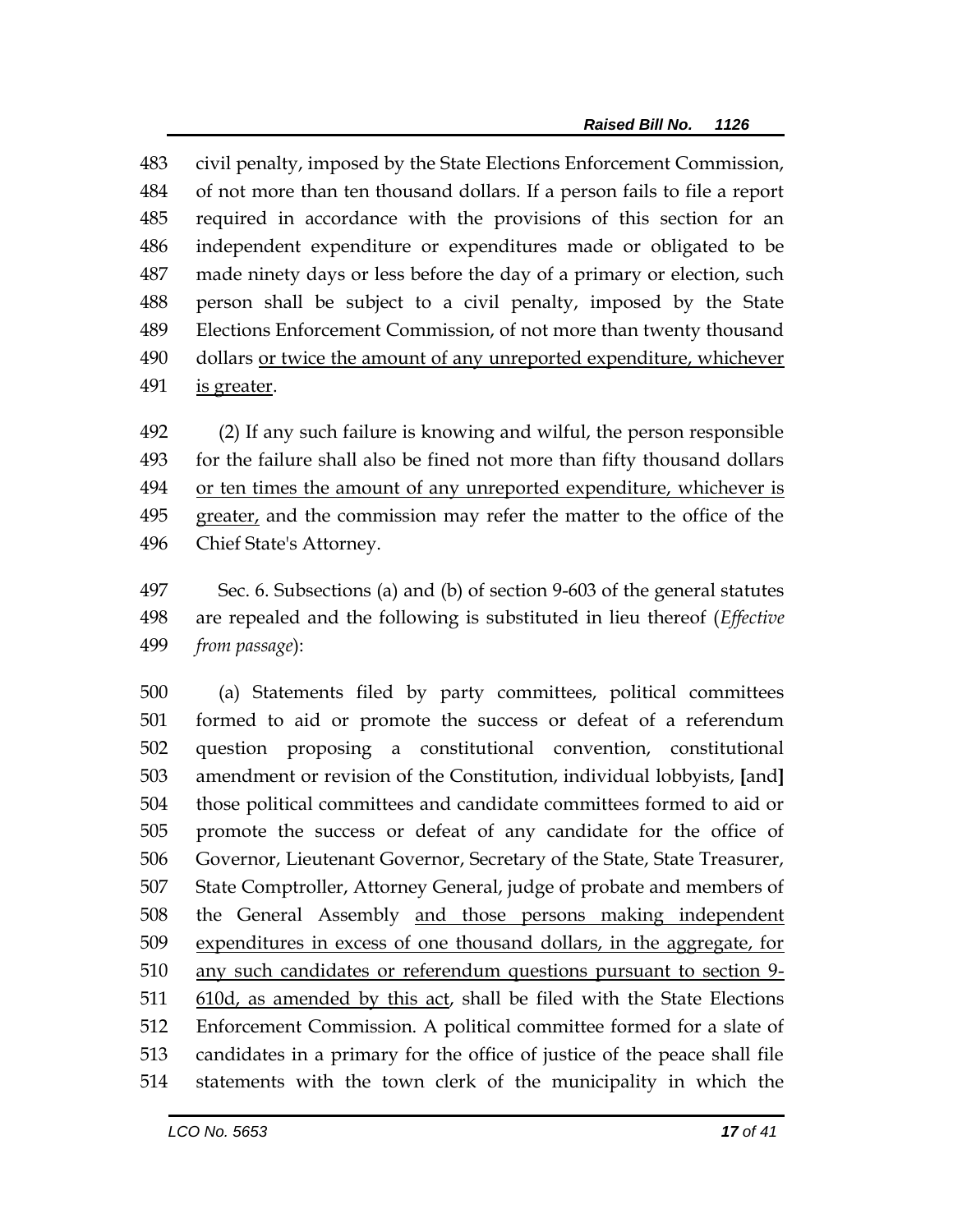primary is to be held.

 (b) Statements filed by political committees formed solely to aid or promote the success or defeat of a referendum question to be voted upon by the electors of a single municipality, **[**and**]** those political committees or candidate committees formed to aid or promote the success or defeat of any candidate for public office, other than those enumerated in subsection (a) of this section, or the position of town committee member and those persons making any independent expenditure or expenditures in excess of one thousand dollars, in the aggregate, for any such candidates or referendum questions pursuant to section 9-601d, as amended by this act, shall be filed only with the town clerk of the municipality in which the election or referendum is to be held. Each unsalaried town clerk shall be entitled to receive ten cents from the town for the filing of each such statement.

 Sec. 7. Subsections (b) to (d), inclusive, of section 9-605 of the general statutes are repealed and the following is substituted in lieu thereof (*Effective from passage*):

 (b) The registration statement shall include: (1) The name and address of the committee; (2) a statement of the purpose of the committee; (3) the name and address of its treasurer, and deputy treasurer if applicable; (4) the name, address and position of its chairman, and other principal officers if applicable; (5) the name and address of the depository institution for its funds; (6) the name of each person, other than an individual, that is a member of the committee; (7) the name and party affiliation of each candidate whom the committee is supporting and the office or position sought by each candidate; (8) if the committee is supporting the entire ticket of any party, a statement to that effect and the name of the party; (9) if the committee is supporting or opposing any referendum question, a brief statement identifying the substance of the question; (10) if the committee is established by a business entity or organization or by an individual acting as the agent of another person, the name of the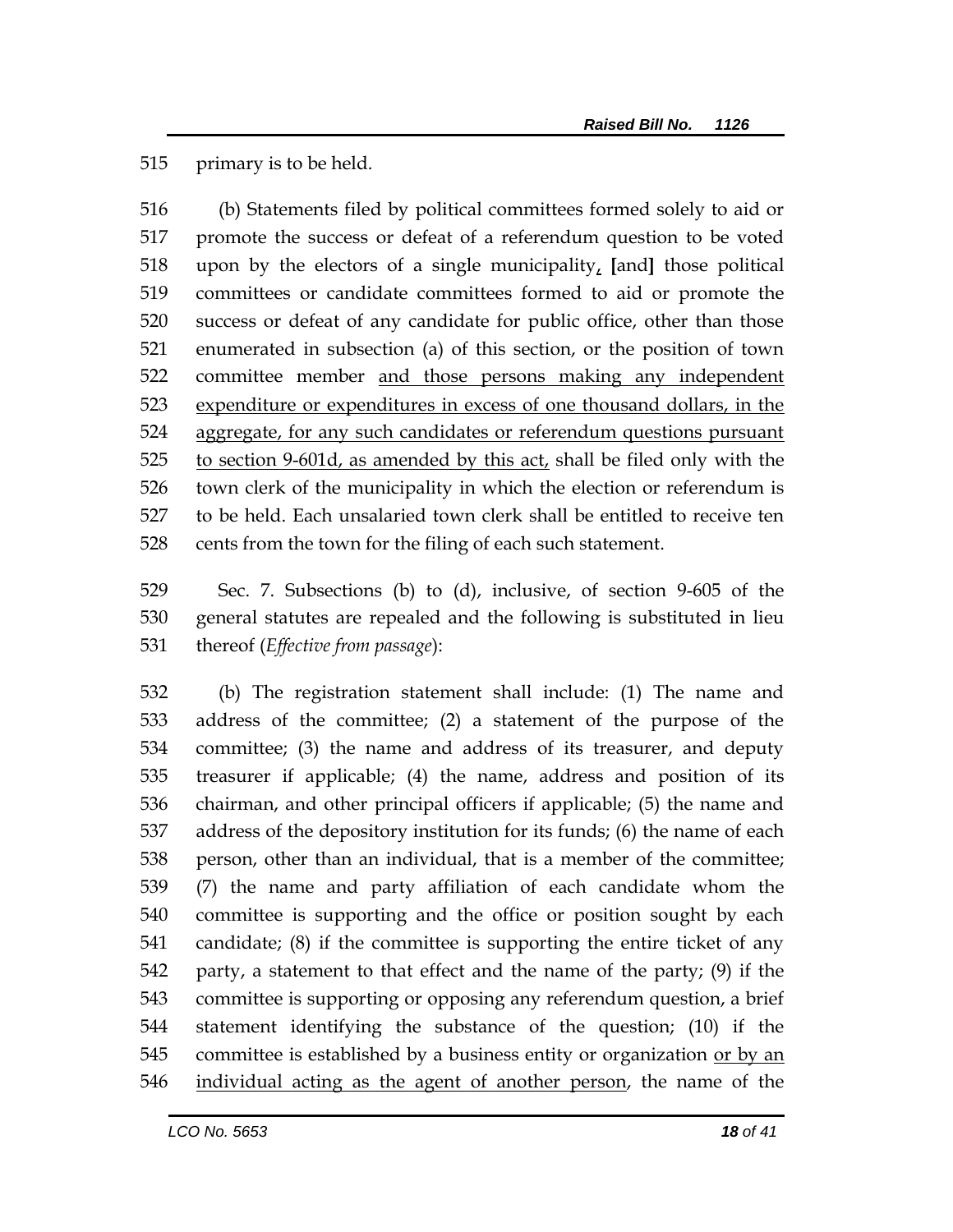**[**entity or organization**]** entity, organization or other person; (11) if the committee is established by an organization, whether it will receive its funds from the organization's treasury or from voluntary contributions; (12) if the committee or the person establishing the committee through an individual agent files reports with the Federal Elections Commission or any out-of-state agency, a statement to that effect including the name of the agency; (13) a statement indicating whether the committee is established for a single primary, election or referendum or for ongoing political activities; (14) if the committee is established or controlled by a lobbyist, a statement to that effect and the name of the lobbyist; (15) the name and address of the person making the initial contribution or disbursement, if any, to the committee; and (16) any information that the State Elections Enforcement Commission requires to facilitate compliance with the provisions of this chapter or chapter 157. If no such initial contribution or disbursement has been made at the time of the filing of such statement, the treasurer of the committee shall, not later than forty- eight hours after receipt of such contribution or disbursement, file a report with the State Elections Enforcement Commission. The report 566 shall be in the same form as statements filed under section 9-608, as amended by this act.

 (c) The treasurer of each political committee shall report any addition to or change in information previously submitted in a statement of organization to the proper authority not later than ten days after the addition or change, provided if an officer of the committee has changed, such amended statement shall be filed by the chairperson of the committee.

 (d) A group of two or more individuals who have joined solely to promote the success or defeat of a referendum question or to form an independent expenditure political committee shall not be required to file as a political committee, make such designations in accordance with subsections (a) and (b) of this section or file statements pursuant to section 9-608, **[**if**]** as amended by this act, provided the group does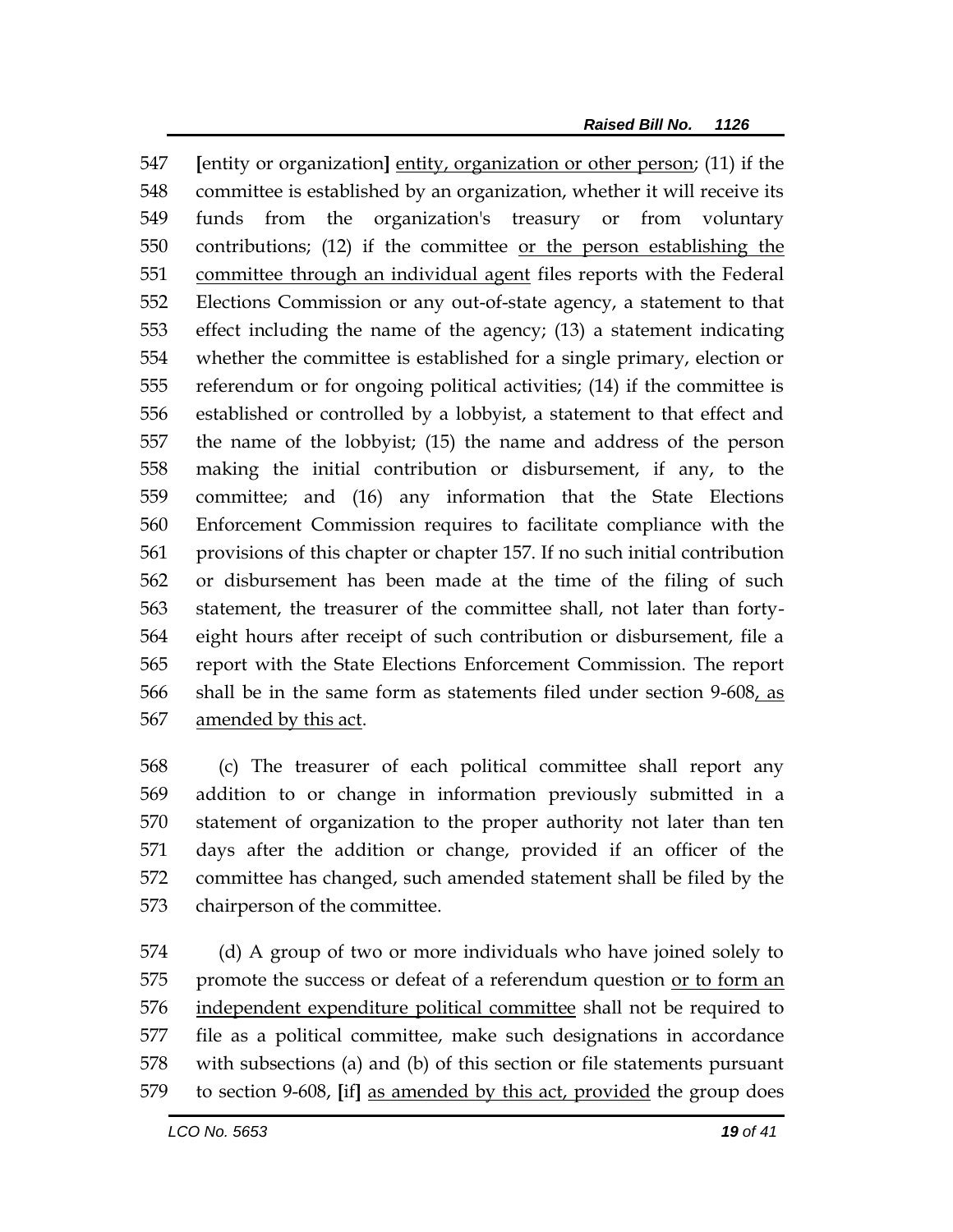not receive **[**or expend**]** any contribution or contributions or make or incur any expenditure or expenditures in excess of one thousand dollars, in the aggregate, for the entire campaign. If the group receives **[**funds**]** contributions or makes or incurs expenditures exceeding one thousand dollars, in the aggregate, the group shall complete the statement of organization and file as a political committee not later 586 than (1) three business days thereafter for a group formed solely to 587 promote the success or defeat of a referendum question, or (2) ten business days thereafter for an independent expenditure political committee. The group shall provide the designated treasurer with all information required for completion of the statements for filing as required by section 9-608, as amended by this act.

 Sec. 8. Subdivision (1) of subsection (g) of section 9-607 of the general statutes is repealed and the following is substituted in lieu thereof (*Effective from passage*):

 (g) (1) As used in this subsection, (A) "the lawful purposes of the committee" means: (i) For a candidate committee or exploratory committee, the promoting of the nomination or election of the candidate who established the committee, except that after a political party nominates candidates for election to the offices of Governor and Lieutenant Governor, whose names shall be so placed on the ballot in the election that an elector will cast a single vote for both candidates, as prescribed in section 9-181, a candidate committee established by either such candidate may also promote the election of the other such candidate; (ii) for a political committee, the promoting of a political party, including party building activities, the success or defeat of candidates for nomination and election to public office or position subject to the requirements of this chapter, or the success or defeat of referendum questions, provided a political committee formed for a single referendum question shall not promote the success or defeat of any candidate, and provided further a legislative leadership committee or a legislative caucus committee may expend funds to defray costs for conducting legislative or constituency-related business which are not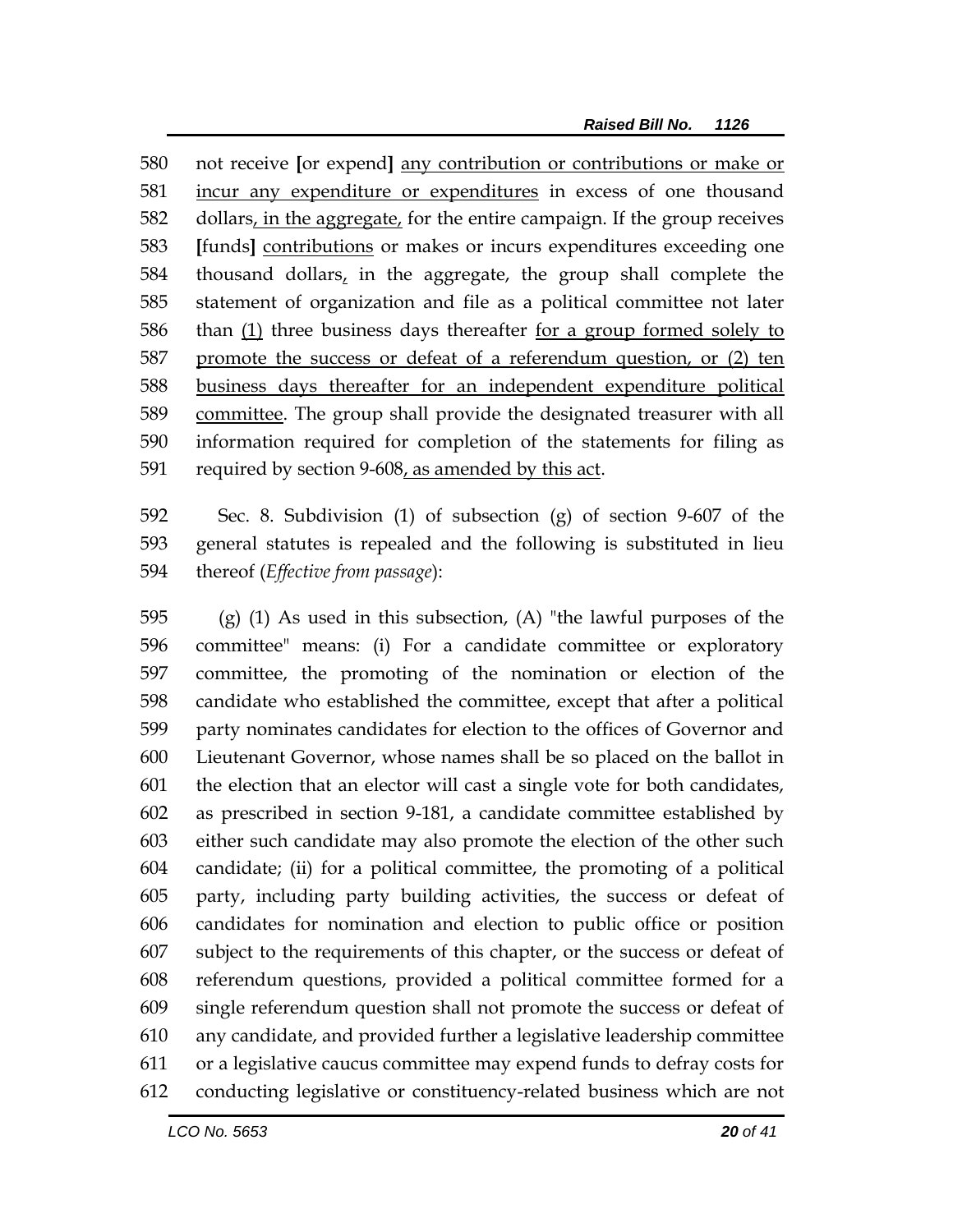reimbursed or paid by the state; **[**and**]** (iii) for a party committee, the promoting of the party, party building activities, the candidates of the party and continuing operating costs of the party; and (iv) for an independent expenditure political committee, the promoting of a political party, the success or defeat of any candidate for nomination or election to public office or position subject to the requirements of this chapter, or the success or defeat of any referendum question, provided an independent expenditure political committee shall act entirely independently of any candidate or agent thereof, candidate committee, political committee or party committee, and (B) "immediate family" means a spouse or dependent child of a candidate who resides in the candidate's household.

 Sec. 9. Subdivision (1) of subsection (c) of section 9-608 of the general statutes is repealed and the following is substituted in lieu thereof (*Effective from passage*):

 (c) (1) Each statement filed under subsection (a), (e) or (f) of this section shall include, but not be limited to: (A) An itemized accounting of each contribution, if any, including the full name and complete address of each contributor and the amount of the contribution and, for an independent expenditure political committee, if any contributor is a recipient of a covered transfer or transfers amounting to twenty- five thousand dollars or more, in the aggregate, the name of any 635 person or persons who made the covered transfer or transfers to such recipient during the twelve-month period prior to the primary or election, as applicable; (B) an itemized accounting of each expenditure, if any, including the full name and complete address of each payee, including secondary payees whenever the primary or principal payee is known to include charges which the primary payee has already paid or will pay directly to another person, vendor or entity, the amount and the purpose of the expenditure, the candidate supported or opposed by the expenditure, whether the expenditure is made independently of the candidate supported or is an in-kind contribution to the candidate, and a statement of the balance on hand or deficit, as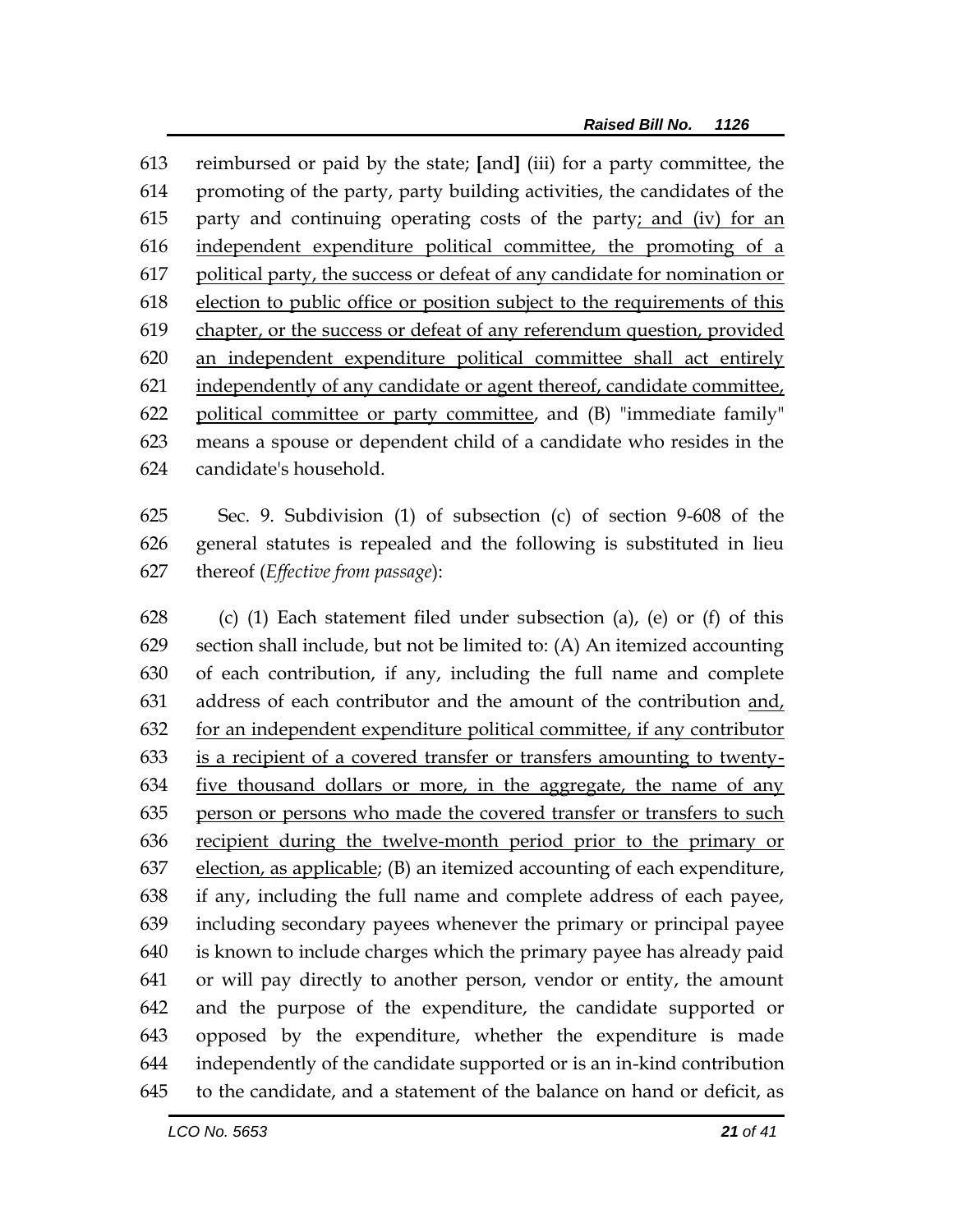646 the case may be;  $(C)$  an itemized accounting of each expense incurred but not paid, provided if the expense is incurred by use of a credit card, the accounting shall include secondary payees, and the amount owed to each such payee; (D) the name and address of any person who is the guarantor of a loan to, or the cosigner of a note with, the candidate on whose behalf the committee was formed, or the treasurer in the case of a party committee or a political committee or who has advanced a security deposit to a telephone company, as defined in section 16-1, for telecommunications service for a committee; (E) for each business entity or person purchasing advertising space in a program for a fund-raising affair or on signs at a fund-raising affair, the name and address of the business entity or the name and address of the person, and the amount and aggregate amounts of such purchases; (F) for each individual who contributes in excess of one hundred dollars but not more than one thousand dollars, in the aggregate, to the extent known, the principal occupation of such individual and the name of the individual's employer, if any; (G) for each individual who contributes in excess of one thousand dollars in the aggregate, the principal occupation of such individual and the name of the individual's employer, if any; (H) for each itemized contribution made by a lobbyist, the spouse of a lobbyist or any dependent child of a lobbyist who resides in the lobbyist's household, a statement to that effect; and (I) for each individual who contributes in excess of four hundred dollars in the aggregate to or for the benefit of any candidate's campaign for nomination at a primary or election to the office of chief executive officer or a slate or town committee financing the nomination or election or a candidate for chief executive officer of a town, city or borough, a statement indicating whether the individual or a business with which he is associated has a contract with said municipality that is valued at more than five thousand dollars. Each treasurer shall include in such statement (i) an itemized accounting of the receipts and expenditures relative to any testimonial affair held under the provisions of section 9-609 or any other fund-raising affair, which is referred to in subsection (b) of section 9-601a,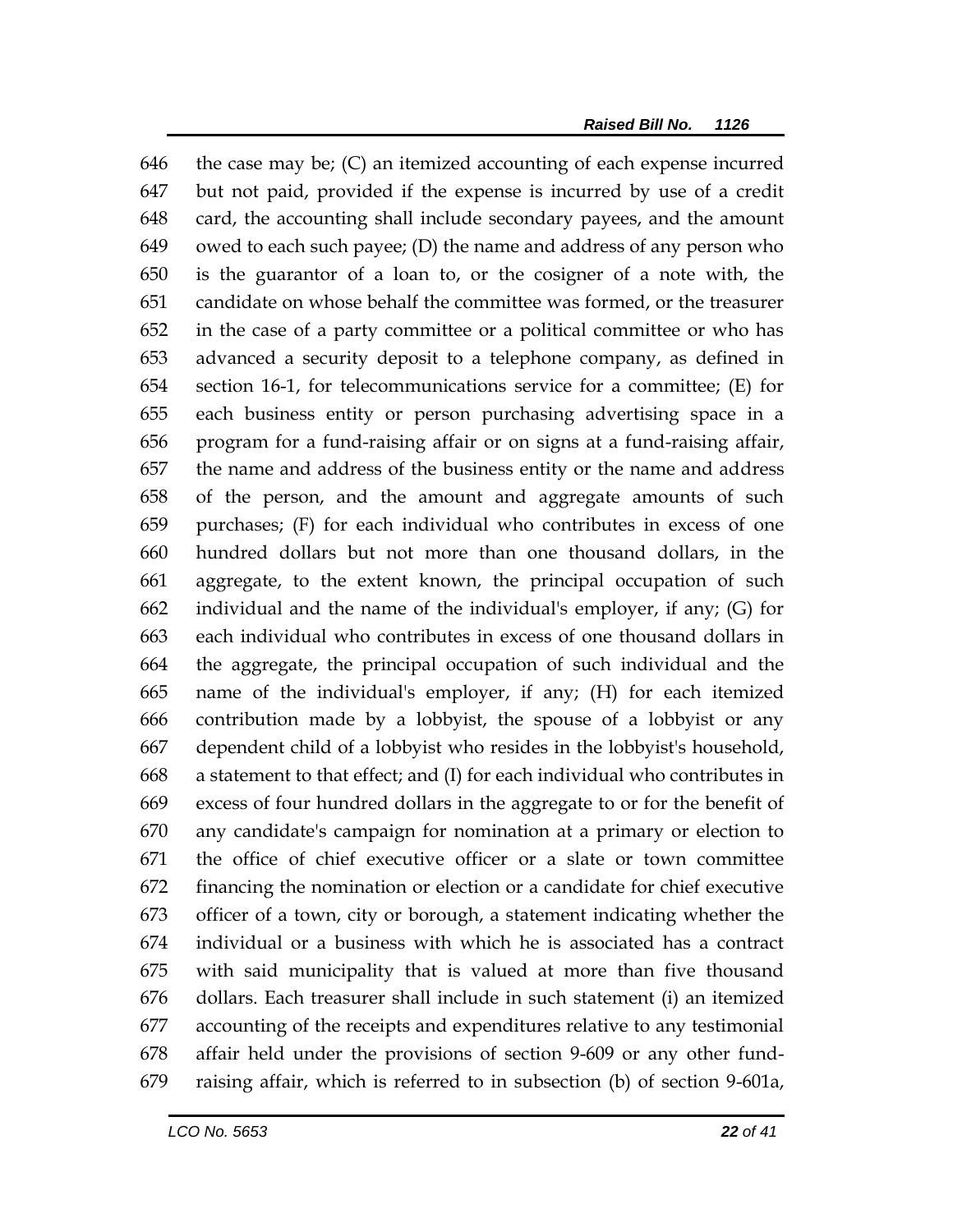and (ii) the date, location and a description of the affair, except that a treasurer shall not be required to include the name of any individual who has purchased items at a fund-raising affair or food at a town fair, county fair or similar mass gathering, if the cumulative value of items purchased by such individual does not exceed one hundred dollars, or the name of any individual who has donated food or beverages for a meeting. A treasurer shall not be required to report or retain any receipts or expenditures related to any de minimis donations described in subdivision (17) of subsection (b) of section 9-601a.

 Sec. 10. Section 9-611 of the general statutes is repealed and the following is substituted in lieu thereof (*Effective from passage*):

 (a) No individual shall make a contribution or contributions to, for the benefit of, or pursuant to the authorization or request of, a candidate or a committee supporting or opposing any candidate's campaign for nomination at a primary, or any candidate's campaign for election, to the office of (1) Governor, in excess of three thousand five hundred dollars; (2) Lieutenant Governor, Secretary of the State, Treasurer, Comptroller or Attorney General, in excess of two thousand dollars; (3) chief executive officer of a town, city or borough, in excess of one thousand dollars; (4) state senator or probate judge, in excess of one thousand dollars; or (5) state representative or any other office of a municipality not previously included in this subsection, in excess of two hundred fifty dollars. The limits imposed by this subsection shall be applied separately to primaries and elections.

 (b) (1) No individual shall make a contribution or contributions to, or for the benefit of, an exploratory committee, in excess of three hundred seventy-five dollars, if the candidate establishing the exploratory committee certifies on the statement of organization for the exploratory committee pursuant to subsection (c) of section 9-604 that the candidate will not be a candidate for the office of state representative. No individual shall make a contribution or contributions to, or for the benefit of, any exploratory committee, in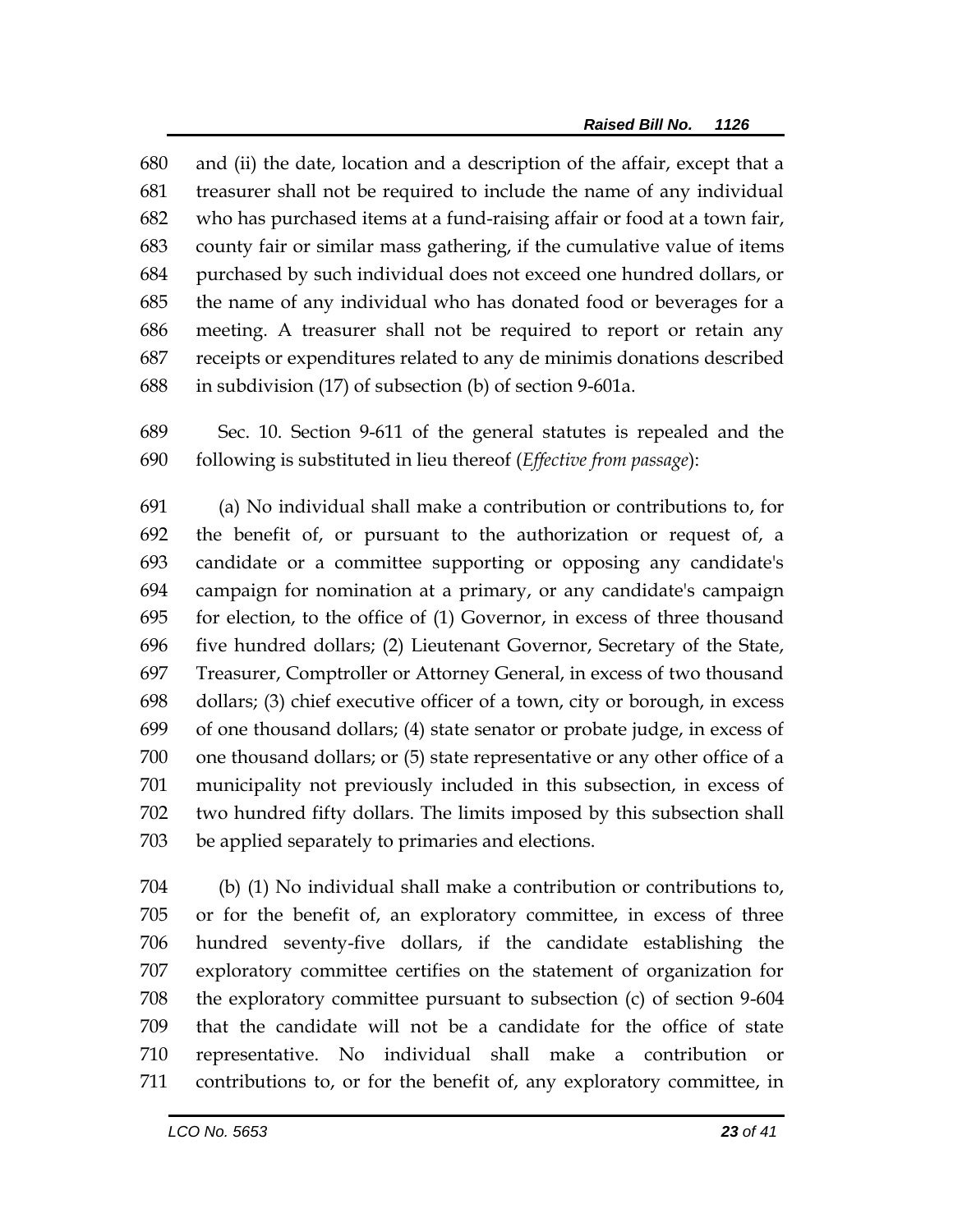excess of two hundred fifty dollars, if the candidate establishing the exploratory committee does not so certify.

 (2) No individual shall make a contribution or contributions to, or for the benefit of, a political committee formed by a slate of candidates in a primary for the office of justice of the peace, in excess of two hundred fifty dollars.

 **[**(c) No individual shall make contributions to such candidates or committees which in the aggregate exceed thirty thousand dollars for any single election and primary preliminary to such election.**]**

 **[**(d)**]** (c) No individual shall make a contribution to any candidate or committee, other than a contribution in kind, in excess of one hundred dollars except by personal check or credit card of that individual.

 **[**(e)**]** (d) No individual who is less than eighteen years of age shall make a contribution or contributions, in excess of thirty dollars to, for the benefit of, or pursuant to the authorization or request of: (1) A candidate or a committee supporting or opposing any candidate's campaign for nomination at a primary to any office; (2) a candidate or a committee supporting or opposing any candidate's campaign for election to any office; (3) an exploratory committee; (4) any other political committee in any calendar year; or (5) a party committee in any calendar year. Notwithstanding any provision of subdivision (2) of section 9-7b, any individual who is less than eighteen years of age who violates any provision of this subsection shall not be subject to the provisions of subdivision (2) of section 9-7b.

 Sec. 11. Subsection (a) of section 9-612 of the general statutes is repealed and the following is substituted in lieu thereof (*Effective from passage*):

 (a) No individual shall make a contribution or contributions in any one calendar year in excess of ten thousand dollars to the state central committee of any party, or for the benefit of such committee pursuant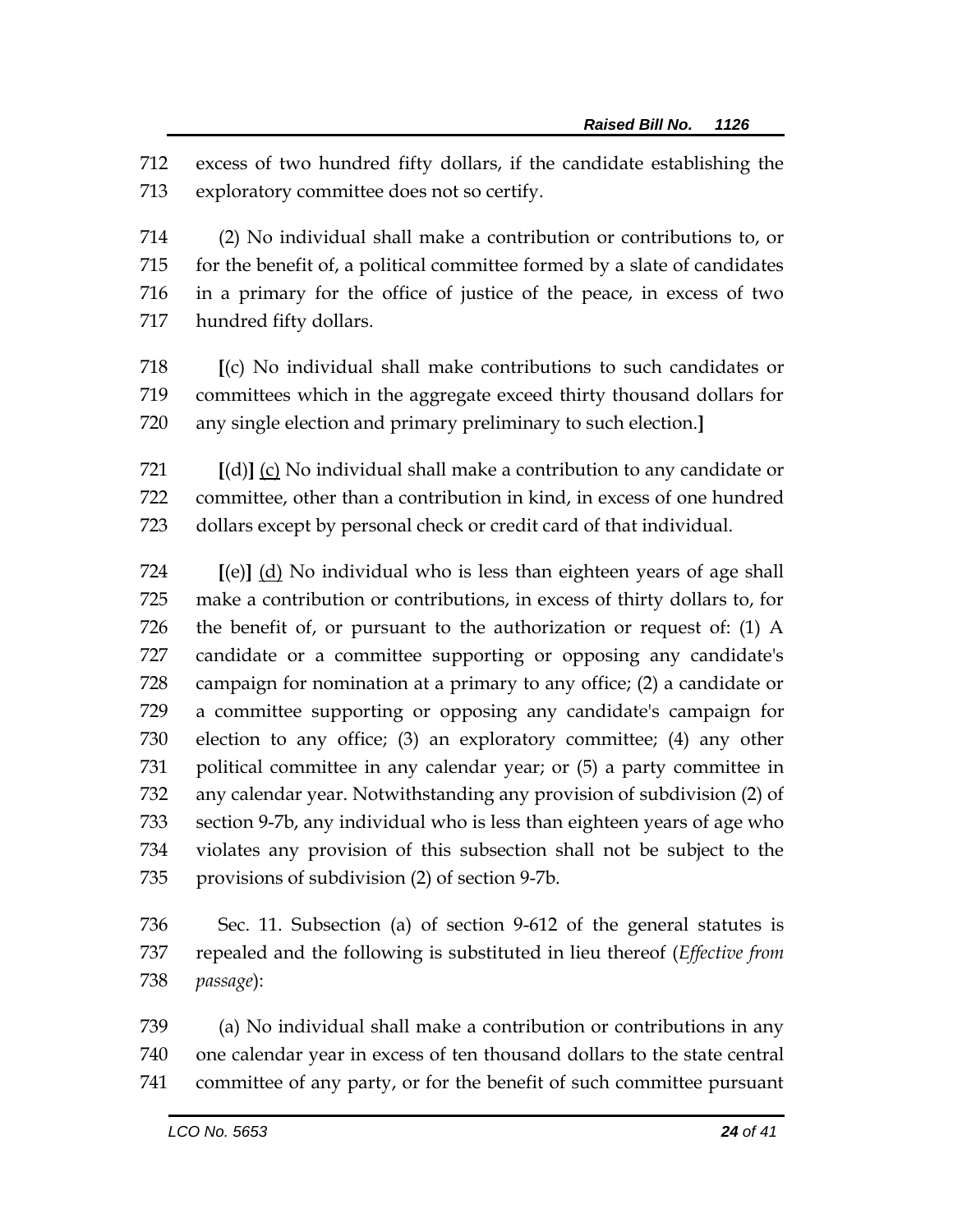to its authorization or request; or two thousand dollars to a town committee of any political party, or for the benefit of such committee pursuant to its authorization or request; or two thousand dollars to a legislative caucus committee or legislative leadership committee, or one thousand dollars to any other political committee other than (1) a political committee formed solely to aid or promote the success or defeat of a referendum question, (2) an exploratory committee, (3) a political committee established by an organization, or for the benefit of such committee pursuant to its authorization or request, **[**or**]** (4) a political committee formed by a slate of candidates in a primary for the office of justice of the peace of the same town, or (5) an independent expenditure political committee.

 Sec. 12. Section 9-613 of the general statutes is repealed and the following is substituted in lieu thereof (*Effective from passage*):

 (a) No business entity shall make any contributions or expenditures to, or for the benefit of, any candidate's campaign for election to any public office or position subject to this chapter or for nomination at a primary for any such office or position, or to promote the defeat of any candidate for any such office or position. No business entity shall make any other **[**contributions or expenditures**]** contributions, including coordinated expenditures, as described in section 9-601c, as 763 amended by this act, to promote the success or defeat of any political party, except as provided in subsection (b) of this section. No business entity shall establish more than one political committee. A political committee shall be deemed to have been established by a business entity if the initial disbursement or contribution to the committee is made under subsection (b) of this section or by an officer, director, owner, limited or general partner or holder of stock constituting five per cent or more of the total outstanding stock of any class of the business entity.

 (b) A business entity may make reasonable and necessary transfers or disbursements to or for the benefit of a political committee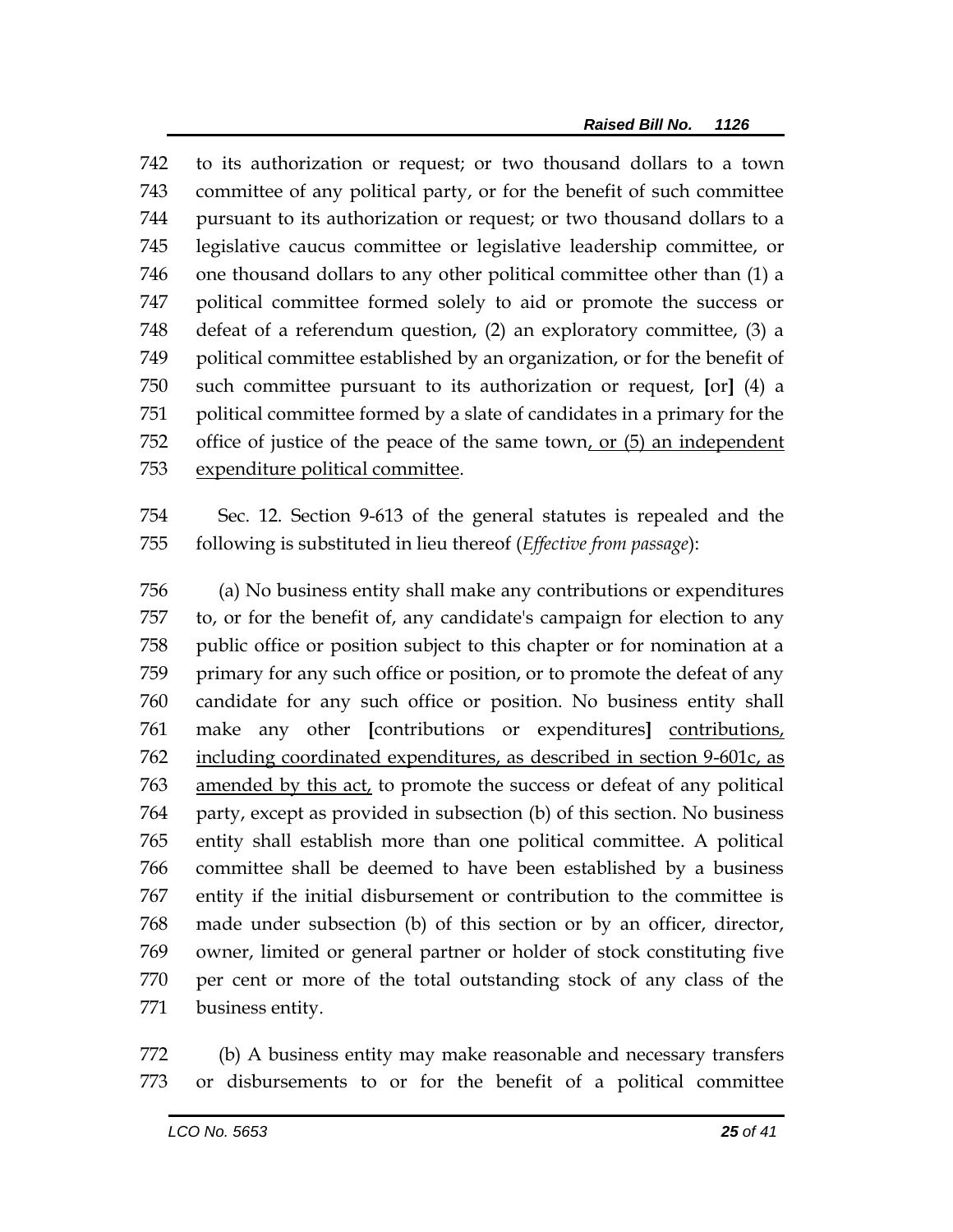established by such business entity, for the administration of, or solicitation of contributions to, such political committee. Nonmonetary contributions by a business entity which are incidental in nature and are directly attributable to the administration of such political committee shall be exempt from the reporting requirements of this chapter.

 (c) The provisions of this section shall not preclude a business entity from making contributions or expenditures to promote the success or defeat of a referendum question.

 (d) **[**A**]** Except as provided in subsection (f) of this section, a political committee organized by a business entity shall not make a contribution or contributions to, or for the benefit of, any candidate's campaign for nomination at a primary or any candidate's campaign for election to the office of: (1) Governor, in excess of five thousand dollars; (2) Lieutenant Governor, Secretary of the State, Treasurer, Comptroller or Attorney General, in excess of three thousand dollars; (3) state senator, probate judge or chief executive officer of a town, city or borough, in excess of one thousand five hundred dollars; (4) state representative, in excess of seven hundred fifty dollars; or (5) any other office of a municipality not included in subdivision (3) of this subsection, in excess of three hundred seventy-five dollars. The limits imposed by this subsection shall apply separately to primaries and elections and contributions by any such committee to candidates designated in this subsection shall not exceed one hundred thousand dollars in the aggregate for any single election and primary preliminary thereto. Contributions to such committees shall also be 800 subject to the provisions of section 9-618, as amended by this act, in the case of committees formed for ongoing political activity or section 9- 619, as amended by this act, in the case of committees formed for a single election or primary.

 (e) **[**No**]** Except as provided in subsection (f) of this section, no political committee organized by a business entity shall make a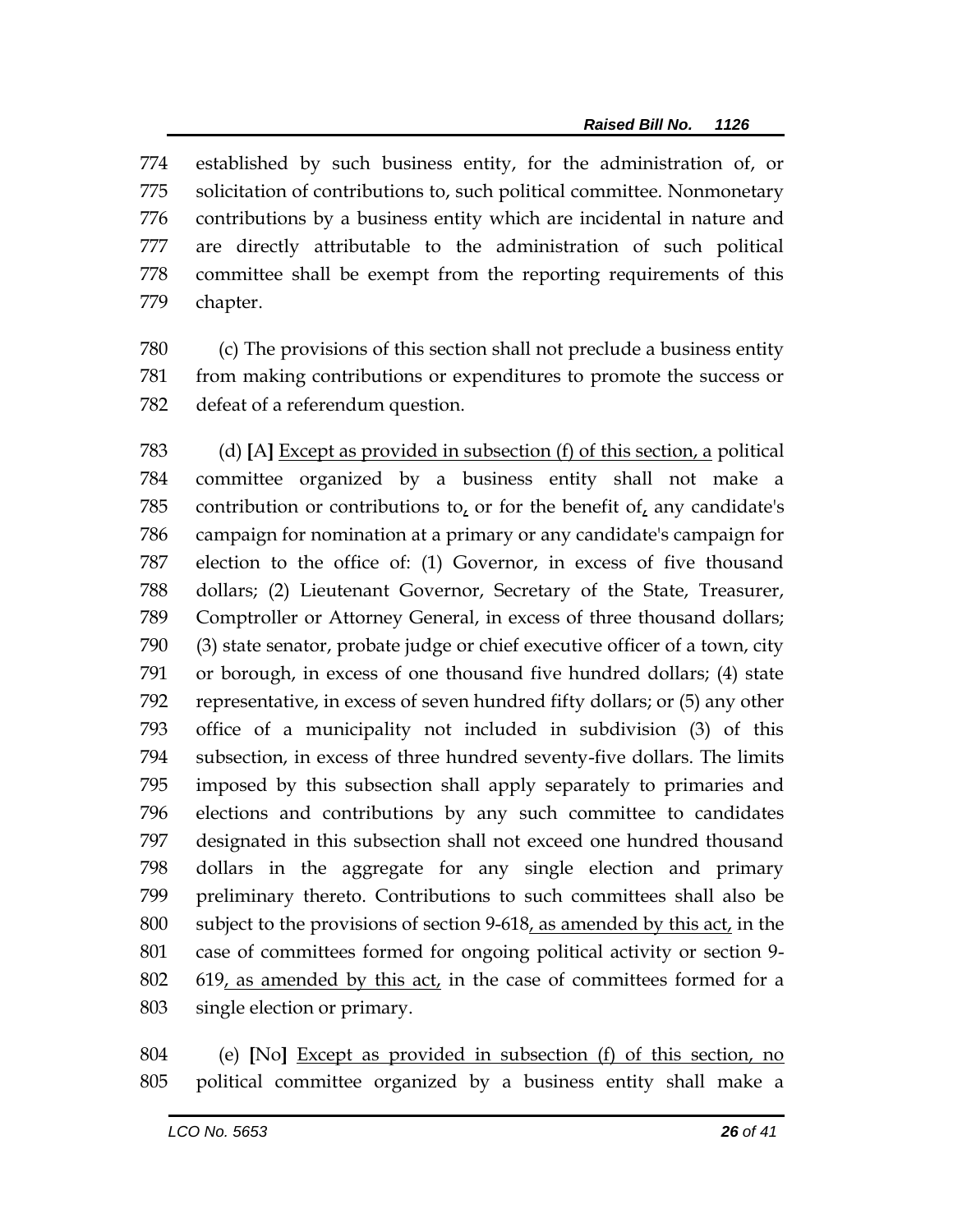contribution or contributions to (1) a state central committee of a political party, in excess of seven thousand five hundred dollars in any calendar year, (2) a town committee of any political party, in excess of one thousand five hundred dollars in any calendar year, (3) an exploratory committee in excess of three hundred seventy-five dollars, or (4) any other kind of political committee, in excess of two thousand dollars in any calendar year.

 (f) No independent expenditure political committee organized by a business entity may make any contribution, unless the recipient of such contribution is another independent expenditure political committee.

 **[**(f)**]** (g) As used in this subsection, "investment services" means investment legal services, investment banking services, investment advisory services, underwriting services, financial advisory services or brokerage firm services. No political committee established by a firm which provides investment services and to which the State Treasurer pays compensation, expenses or fees or issues a contract shall make a contribution to, or solicit contributions on behalf of, an exploratory committee or candidate committee established by a candidate for nomination or election to the office of State Treasurer during the term of office of the State Treasurer who does business with such firm.

 **[**(g)**]** (h) Notwithstanding the provisions of this section, a corporation, cooperative association, limited partnership, professional association, limited liability company or limited liability partnership, whether formed in this state or any other, **[**acting alone,**]** may make independent expenditures or contributions to independent expenditure political committees.

 Sec. 13. Section 9-614 of the general statutes is repealed and the following is substituted in lieu thereof (*Effective from passage*):

 (a) An organization may make **[**contributions or**]** contributions, including coordinated expenditures, other than those made to promote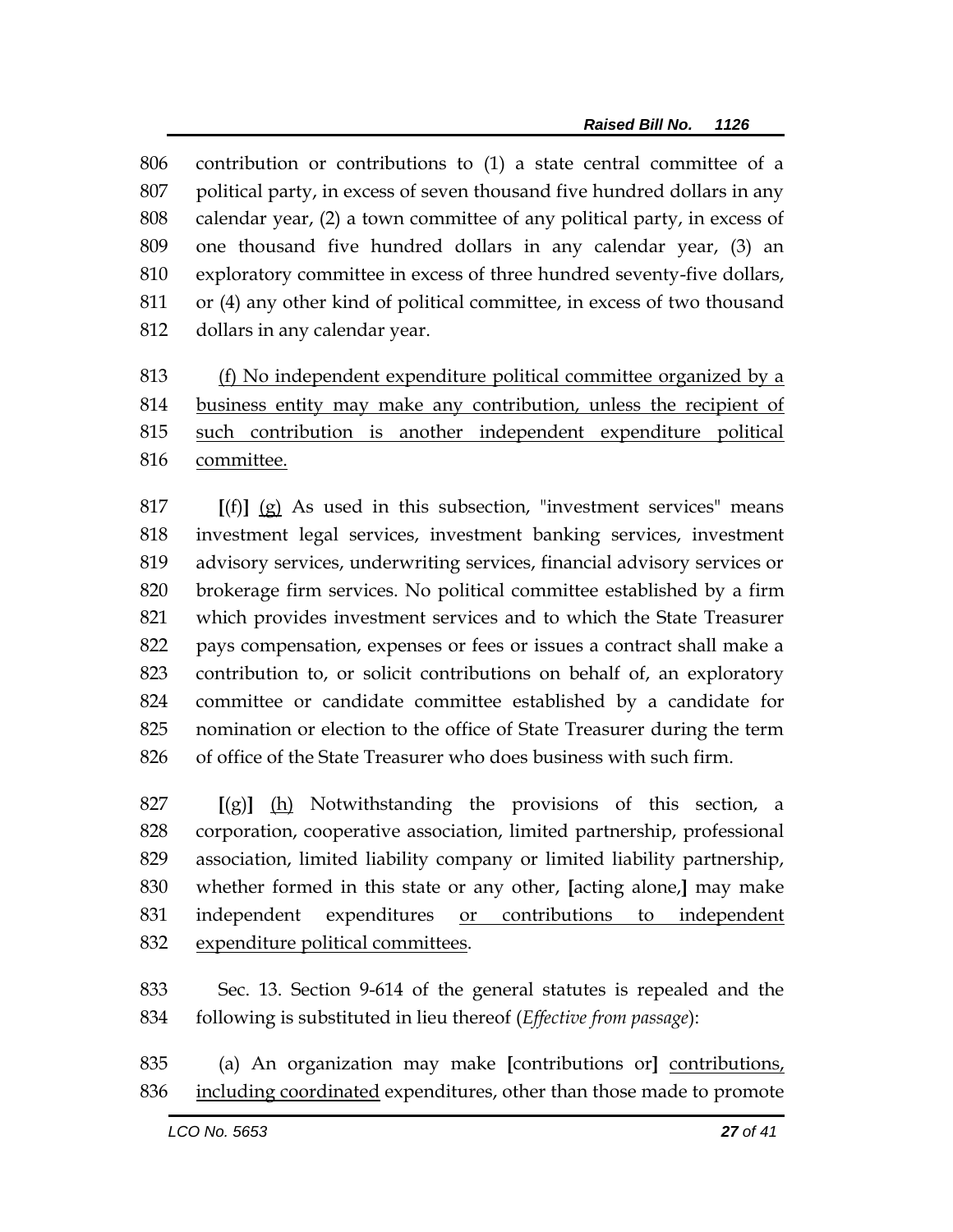the success or defeat of a referendum question, only by first forming its own political committee. The political committee shall then be authorized to receive funds exclusively from the organization's 840 treasury or from voluntary contributions made by its members, but not both, from another political committee or, from a candidate committee distributing a surplus and (1) to make contributions or expenditures to, or for the benefit of, a candidate's campaign or a political party, or (2) to make contributions to another political committee. No organization shall form more than one political committee. A political committee shall be deemed to have been established by an organization if the initial contribution to the committee is made by the organization's 848 treasury or an officer or director of the organization.

 (b) A political committee established by an organization may elect to alter the manner in which it is funded if it complies with the requirements of this subsection. The committee chairperson shall notify the repository with which the committee's most recent statement of organization is filed, in writing, of the committee's intent to alter its manner of funding. Within fifteen days after the date of receipt of such notification, the treasurer of such political committee shall return any funds remaining in the account of the committee to the organization's treasury after payment of each outstanding liability. Within seven days after the distribution and payments have been made, the treasurer shall file a statement with the same repository itemizing each such distribution and payment. Upon such filing, the treasurer may receive voluntary contributions from any member of the organization which established such committee subject to the limitations imposed in subsection (b) of section 9-612.

 (c) The chairperson of each political committee established by an organization on or after July 1, 1985, shall designate the manner in which the committee shall be funded in the committee's statement of organization.

(d) Notwithstanding the provisions of this section, an organization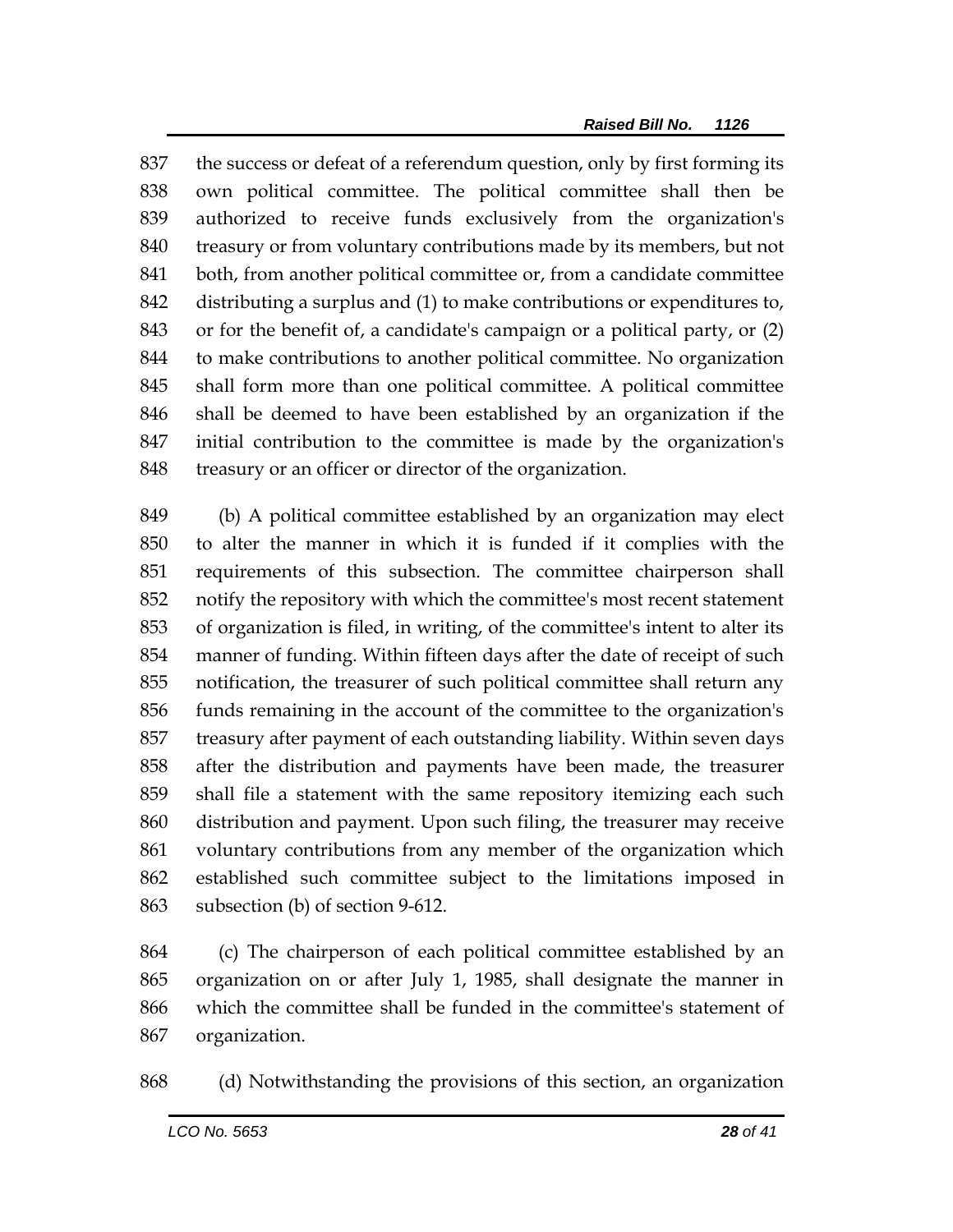**[**, acting alone,**]** may make independent expenditures and contributions to independent expenditure political committees.

 Sec. 14. Section 9-615 of the general statutes is repealed and the following is substituted in lieu thereof (*Effective from passage*):

 (a) No political committee established by an organization shall make a contribution or contributions to, or for the benefit of, any candidate's campaign for nomination at a primary or for election to the office of: (1) Governor, in excess of five thousand dollars; (2) Lieutenant Governor, Secretary of the State, Treasurer, Comptroller or Attorney General, in excess of three thousand dollars; (3) chief executive officer of a town, city or borough, in excess of one thousand five hundred dollars; (4) state senator or probate judge, in excess of one thousand five hundred dollars; (5) state representative, in excess of seven hundred fifty dollars; or (6) any other office of a municipality not previously included in this subsection, in excess of three hundred seventy-five dollars.

 (b) No such committee shall make a contribution or contributions to, or for the benefit of, an exploratory committee, in excess of three hundred seventy-five dollars. Any such committee may make unlimited contributions to a political committee formed solely to aid or promote the success or defeat of a referendum question.

 (c) The limits imposed by subsection (a) of this section shall apply separately to primaries and elections and no such committee shall make contributions to the candidates designated in this section which in the aggregate exceed fifty thousand dollars for any single election and primary preliminary thereto.

 (d) **[**No**]** Except as provided in subsection (f) of this section, no political committee established by an organization shall make contributions in any one calendar year to, or for the benefit of, (1) the state central committee of a political party, in excess of seven thousand five hundred dollars; (2) a town committee, in excess of one thousand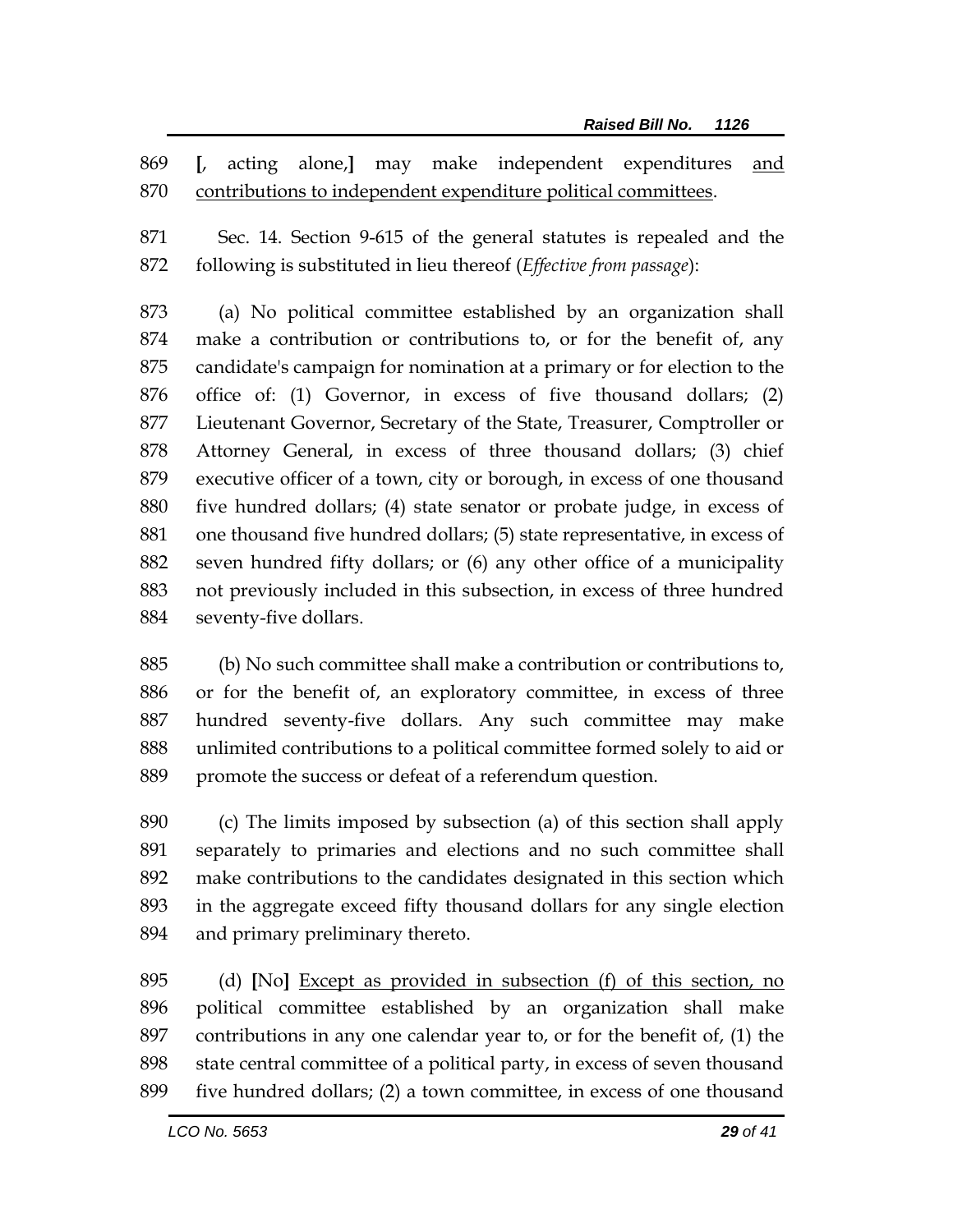five hundred dollars; or (3) any political committee, other than an exploratory committee or a committee formed solely to aid or promote the success or defeat of a referendum question, in excess of two thousand dollars.

 (e) Contributions to a political committee established by an organization for the purpose of making contributions, including coordinated expenditures, shall be subject to the provisions of section 9-618, as amended by this act, in the case of a committee formed for ongoing political activity or section 9-619, as amended by this act, in the case of a committee formed for a single election or primary.

 (f) No independent expenditure political committee established by 911 an organization may make any contribution, unless the recipient of such contribution is another independent expenditure political committee.

 Sec. 15. Subdivision (2) of subsection (b) of section 9-617 of the general statutes is repealed and the following is substituted in lieu thereof (*Effective from passage*):

 (2) No state central committee shall make a contribution or contributions in any one calendar year to, or for the benefit of (A) a legislative caucus committee or legislative leadership committee, in excess of ten thousand dollars, or (B) any other political committee, other than an exploratory committee or a committee formed solely to aid or promote the success or defeat of a referendum question or an independent expenditure political committee, in excess of two thousand five hundred dollars. No state central committee shall make contributions in excess of three hundred seventy-five dollars to an exploratory committee.

 Sec. 16. Subsection (a) of section 9-618 of the general statutes is repealed and the following is substituted in lieu thereof (*Effective from passage*):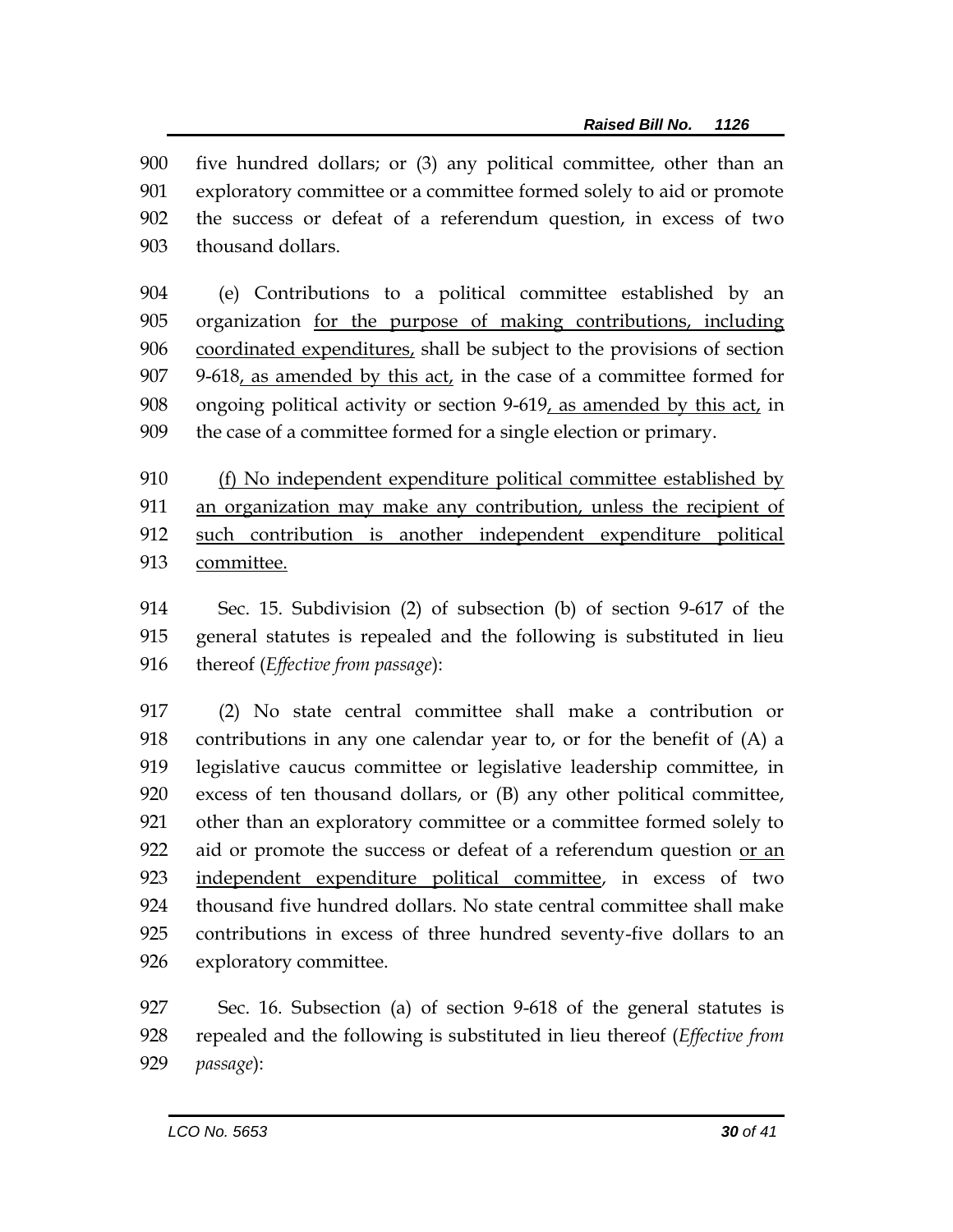(a) A political committee organized for ongoing political activities may make unlimited contributions to, or for the benefit of, any national committee of a political party; or a committee of a candidate for federal or out-of-state office. Except as provided in subdivision (3) of subsection (d) of this section, no such political committee shall make a contribution or contributions in excess of two thousand dollars to another political committee in any calendar year. No political committee organized for ongoing political activities shall make a contribution in excess of three hundred seventy-five dollars to an exploratory committee. If such an ongoing committee is established by an organization or a business entity, its contributions shall be subject to 941 the limits imposed by sections 9-613 to 9-615, inclusive, as amended by this act. A political committee organized for ongoing political activities may make **[**contributions**]** donations to a charitable organization which 944 is a tax-exempt organization under Section  $501(c)(3)$  of the Internal Revenue Code, as from time to time amended, or make memorial **[**contributions**]** donations. No independent expenditure political committee organized for ongoing political activities may make any contribution, unless the recipient of such contribution is another independent expenditure political committee.

 Sec. 17. Subsection (a) of section 9-619 of the general statutes is repealed and the following is substituted in lieu thereof (*Effective from passage*):

 (a) No political committee established for a single primary or election shall make contributions to a national committee, or a committee of a candidate for federal or out-of-state office. If such a political committee is established by an organization or a business entity, its contributions shall also be subject to the limitations imposed by sections 9-613 to 9-615, inclusive, as amended by this act. Except as provided in subdivision (2) of subsection (d) of this section, no political committee formed for a single election or primary shall, with respect to such election or primary make a contribution or contributions in excess of two thousand dollars to another political committee, provided no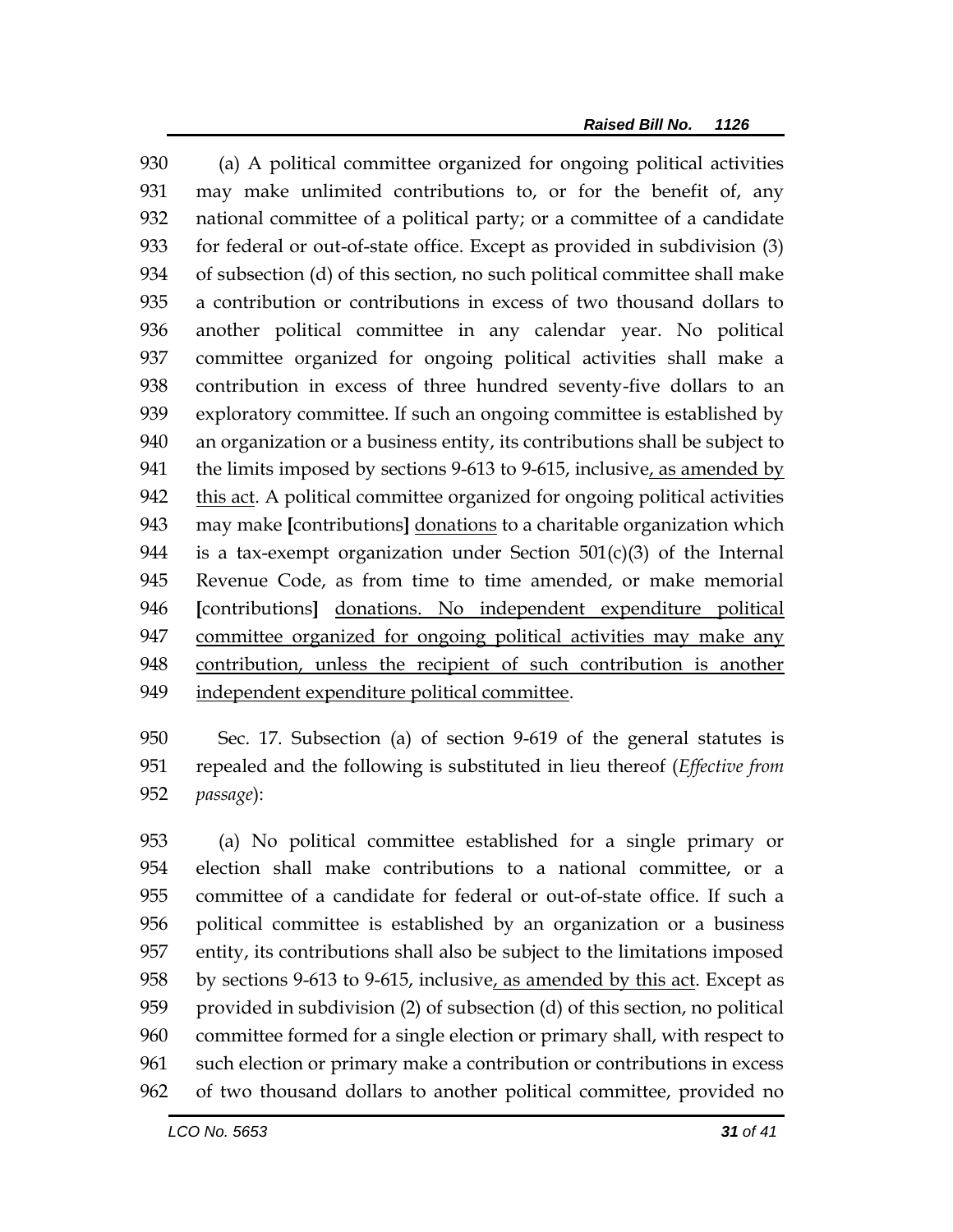such political committee shall make a contribution in excess of three hundred seventy-five dollars to an exploratory committee. No independent expenditure political committee established for a single 966 primary or election may make any contribution, unless the recipient of such contribution is another independent expenditure political committee.

 Sec. 18. Subsection (j) of section 9-621 of the general statutes is repealed and the following is substituted in lieu thereof (*Effective from passage*):

 (j) **[**(1) Except as provided in subdivisions (2) and (3) of this subsection, if**]** If any person whose name is included on a disclaimer of a communication pursuant to the provisions of this section, as a person who made a covered transfer to the maker of the communication, is also a recipient of a covered transfer, the maker of the communication, as part of any report filed pursuant to section 9-601d, as amended by this act, or 9-608, as amended by this act, associated with the making of such communication, shall include the names of the five persons who made the top five largest aggregate covered transfers to such recipient during the twelve-month period **[**immediately prior to the primary or election, as applicable**]** prior to the covered transfer to the recipient and the amount of such covered transfer.

 **[**(2) The name of any person who made a covered transfer to a tax-985 exempt organization recognized under Section  $501(c)(4)$  of the Internal Revenue Code of 1986, or any subsequent corresponding internal revenue code of the United States, as amended from time to time, that has not had its tax exempt status revoked, shall not be disclosed pursuant to the provisions of subdivision (1) of this subsection.

 (3) The name of any person who made a covered transfer to a person whose name is included on a disclaimer pursuant to the provisions of this section shall not be disclosed pursuant to the provisions of subdivision (1) of this subsection if the recipient of such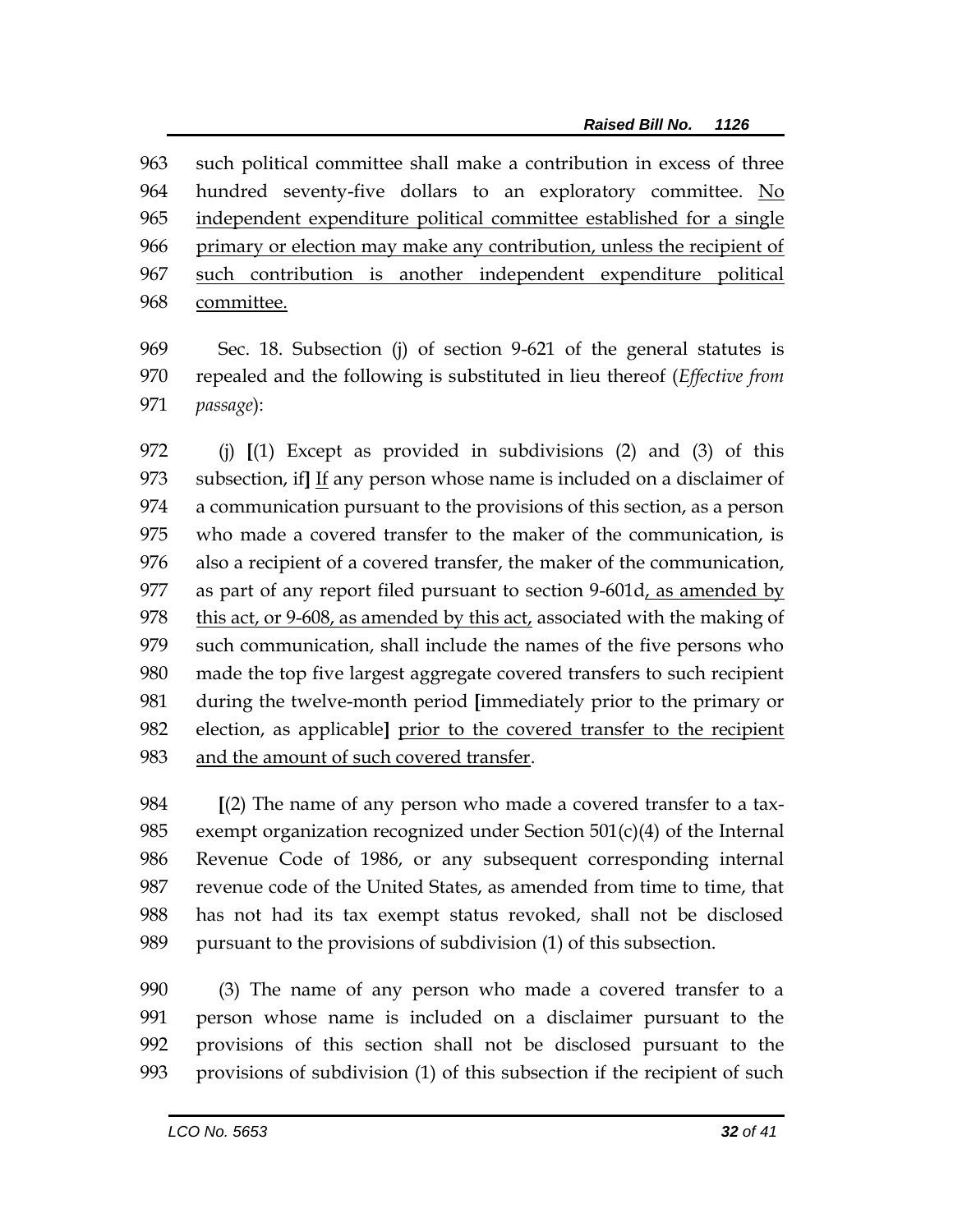covered transfer accepts covered transfers from at least one hundred different sources, provided no such source accounts for ten per cent or more of the total amount of covered transfers accepted by the recipient during the twelve-month period immediately prior to the primary or election, as applicable.**]**

 Sec. 19. Subsection (a) of section 9-703 of the general statutes is repealed and the following is substituted in lieu thereof (*Effective from passage*):

 (a) Each candidate for nomination or election to the office of state senator or state representative in 2008, or thereafter, or the office of Governor, Lieutenant Governor, Attorney General, State Comptroller, Secretary of the State or State Treasurer in 2010, or thereafter, shall file an affidavit with the State Elections Enforcement Commission. The affidavit shall include a written certification that the candidate either intends to abide by the expenditure limits under the Citizens' Election Program set forth in subsection (c) of section 9-702, or does not intend to abide by said limits. If the candidate intends to abide by said limits, the affidavit shall also include written certifications (1) that the treasurer of the candidate committee for said candidate shall expend any moneys received from the Citizens' Election Fund in accordance with the provisions of subsection (g) of section 9-607, as amended by 1015 this act, and regulations adopted by the State Elections Enforcement Commission under subsection (e) of section 9-706, (2) that the candidate shall repay to the fund any such moneys that are not expended in accordance with subsection (g) of section 9-607, as amended by this act, and said regulations, (3) that the candidate and the treasurer shall comply with the provisions of subdivision (1) of subsection (a) of section 9-711, and (4) stating the candidate's status as a major party, minor party or petitioning party candidate and, in the case of a major party or minor party candidate, the name of such party. The written certification described in subdivision (3) of this subsection shall be made by both the candidate and the treasurer of the candidate committee for said candidate. A candidate for nomination or election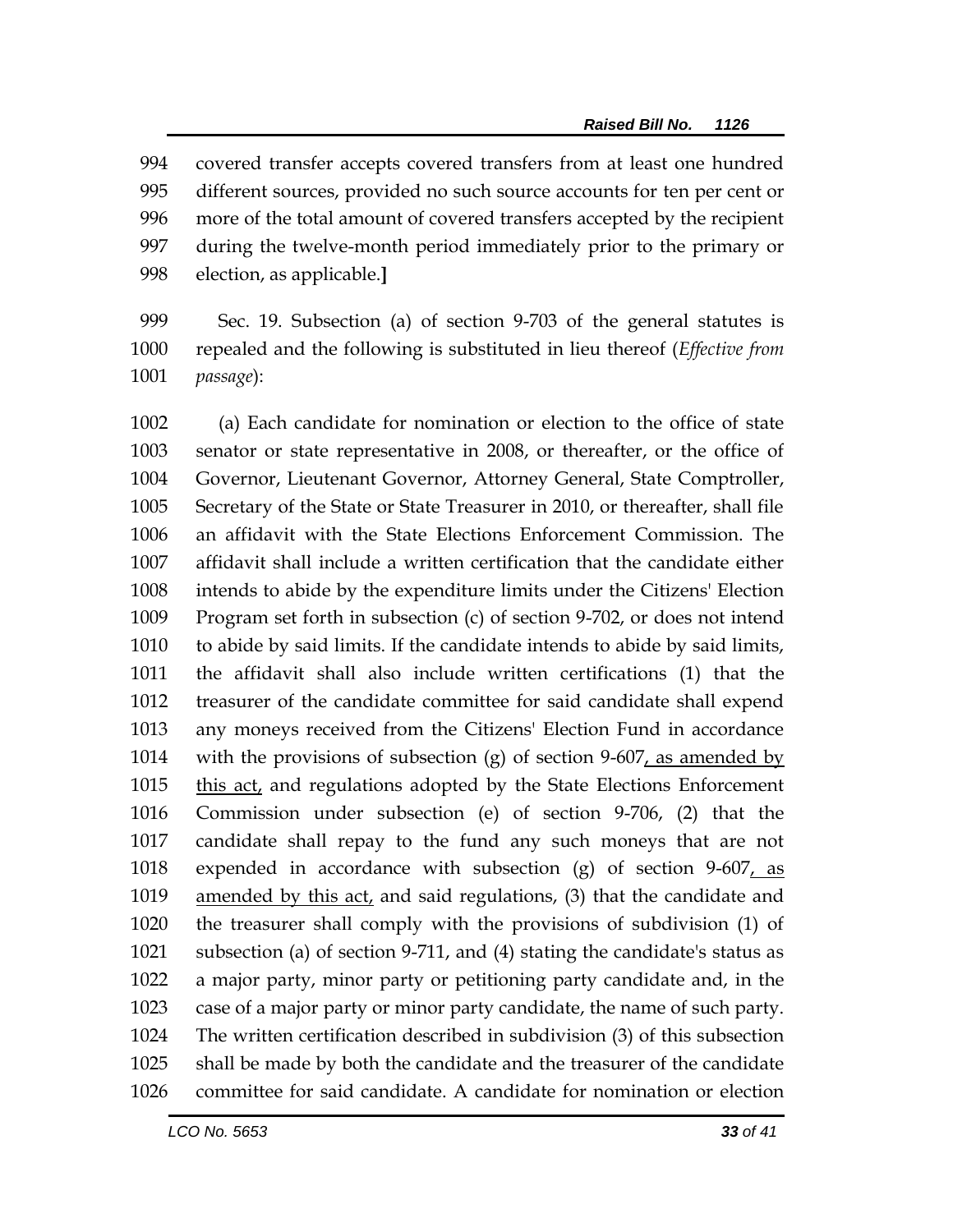to any such office shall file such affidavit not later than four o'clock p.m. on the twenty-fifth day before the day of a primary, if applicable, or on **[**the fortieth day before the day of the election for such office**]** August fifteenth in the year in which the election for such office is 1031 held, except that in the case of a special election for the office of state senator or state representative, the candidate shall file such affidavit not later than four o'clock p.m. on the twenty-fifth day before the day of such special election. Notwithstanding the provisions of this subsection, a candidate who is not required to form a candidate committee pursuant to subdivision (3) or (4) of subsection (b) of section 9-604, files a certification with the commission pursuant to subsection (c) of section 9-603 and does not intend to participate in the Citizens' Election Program shall not be required to file such affidavit of intent not to abide by the expenditure limits of said program. Any such candidate shall be referred to as a nonparticipating candidate, in accordance with subsection (b) of this section.

 Sec. 20. Section 9-452 of the general statutes is repealed and the following is substituted in lieu thereof (*Effective from passage*):

 **[**All**]** (a) Except as provided in subsection (b) of this section for participants in the Citizens' Election Program under chapter 157, minor parties nominating candidates for any elective office shall make such nominations and certify and file a list of such nominations, as required by this section, not later than the sixty-second day prior to the day of the election at which such candidates are to be voted for. A list of nominees in printed or typewritten form that includes each candidate's name as authorized by each candidate to appear on the ballot, the signature of each candidate, the full street address of each candidate and the title and district of the office for which each candidate is nominated shall be certified by the presiding officer of the committee, meeting or other authority making such nomination and shall be filed by such presiding officer with the Secretary of the State, in the case of state or district office or the municipal office of state representative, state senator or judge of probate, or with the clerk of the municipality,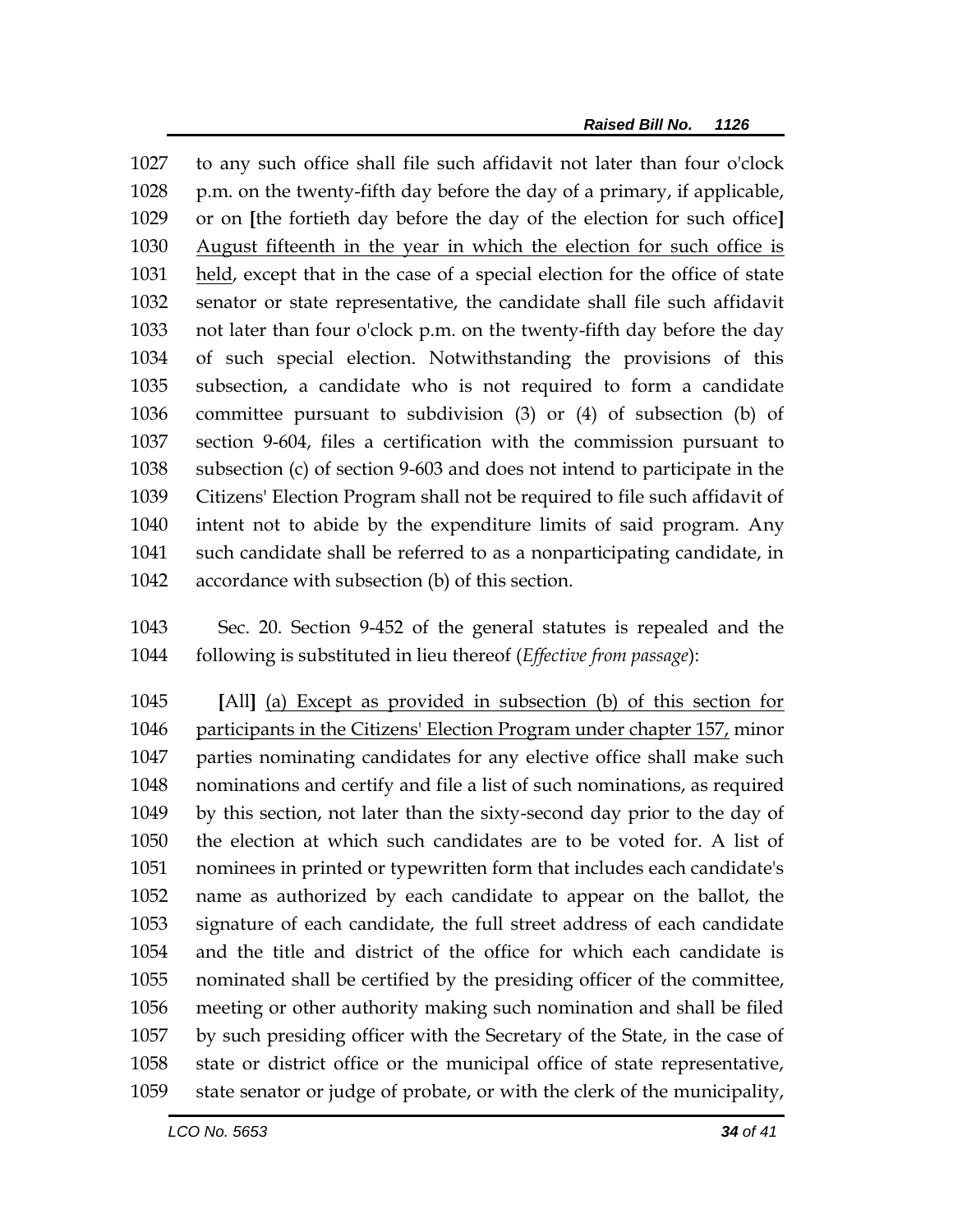in the case of municipal office, not later than the sixty-second day prior 1061 to the day of the election. The registrars of voters of such municipality shall promptly verify and correct the names on any such list filed with him, or the names of nominees forwarded to the clerk of the municipality by the Secretary of the State, in accordance with the registry list of such municipality and endorse the same as having been so verified and corrected. For purposes of this section, a list of nominations shall be deemed to be filed when it is received by the Secretary or clerk, as appropriate.

 (b) For any participant in the Citizens' Election Program under 1070 chapter 157 seeking the state office of Governor, Lieutenant Governor, Attorney General, State Comptroller, Secretary of the State or State Treasurer or the state or district office or the municipal office of state senator or state representative, a candidacy shall be filed not later than 1074 four o'clock p.m. on the sixty-third day preceding the second Tuesday in August in the year in which the election for such office is held.

 Sec. 21. Subsection (a) of section 9-453i of the general statutes is repealed and the following is substituted in lieu thereof (*Effective from passage*):

 (a) **[**Each**]** (1) Except as provided in subdivision (2) of this subsection for participants in the Citizens' Election Program under chapter 157, each page of a nominating petition proposing a candidate for an office to be filled at a regular election shall be submitted to the appropriate town clerk or to the Secretary of the State not later than four o'clock p.m. on the ninetieth day preceding the day of the regular election.

 (2) For any participant in the Citizens' Election Program under chapter 157 seeking the state office of Governor, Lieutenant Governor, Attorney General, State Comptroller, Secretary of the State or State Treasurer or the state or district office or the municipal office of state senator or state representative, a candidacy shall be filed not later than four o'clock p.m. on the sixty-third day preceding the second Tuesday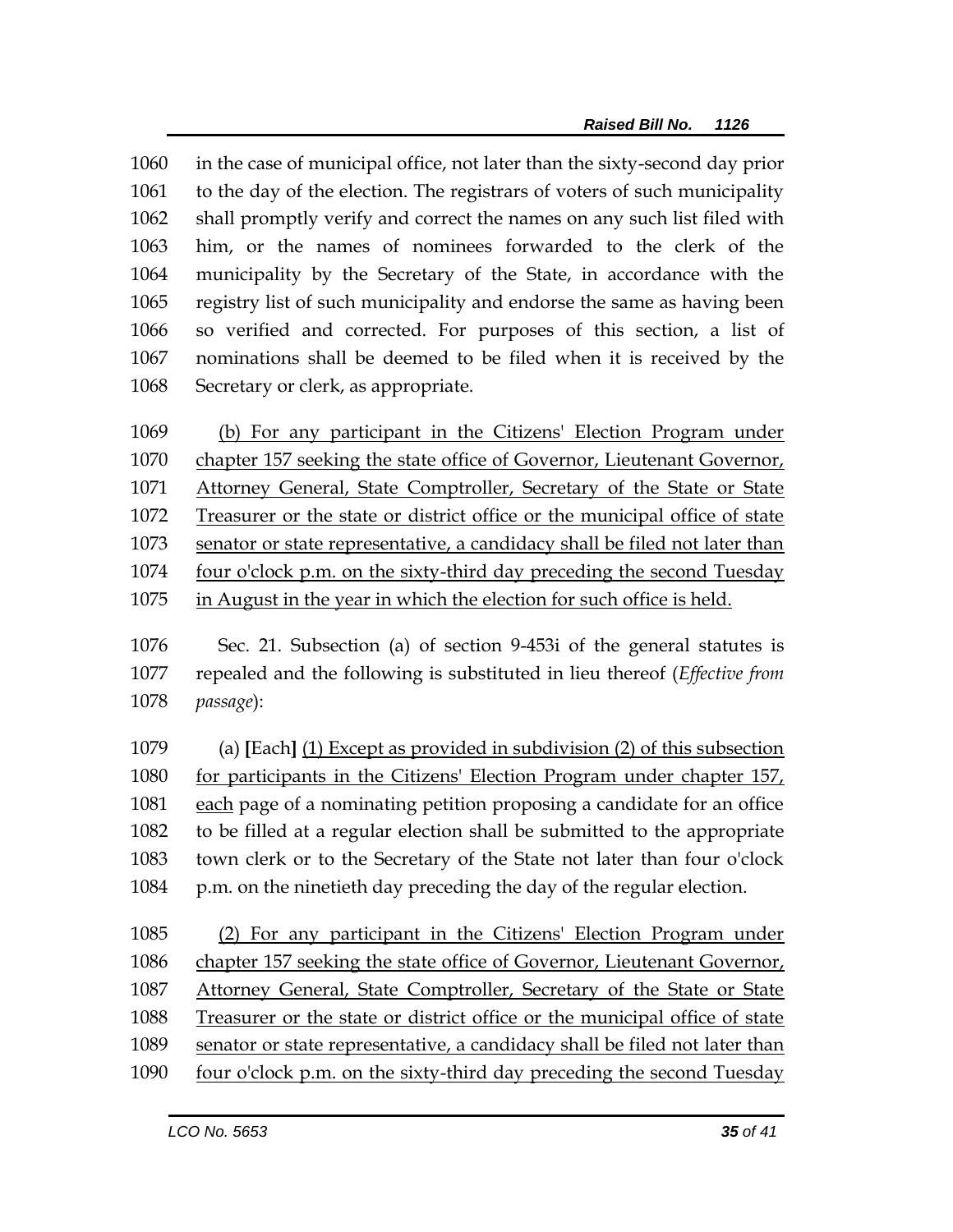## in August in the year in which the election for such office is held.

 Sec. 22. Subsection (d) of section 9-705 of the general statutes is repealed and the following is substituted in lieu thereof (*Effective from passage*):

 (d) For elections held in 2014, and thereafter, the amount of the grants in subsections (a), (b) and (c) of this section shall be adjusted by the State Elections Enforcement Commission not later than January 15, **[**2014**]** 2018, and quadrennially thereafter, in accordance with any change in the consumer price index for all urban consumers as published by the United States Department of Labor, Bureau of Labor Statistics, during the period beginning on January 1, 2010, and ending on December thirty-first in the year preceding the year in which said adjustment is to be made.

 Sec. 23. Subsection (h) of section 9-705 of the general statutes is repealed and the following is substituted in lieu thereof (*Effective from passage*):

 (h) For elections held in 2010, and thereafter, the amount of the grants in subsections (e), (f) and (g) of this section shall be adjusted by the State Elections Enforcement Commission not later than January 15, **[**2010**]** 2018, and biennially thereafter, in accordance with any change in the consumer price index for all urban consumers as published by the United States Department of Labor, Bureau of Labor Statistics, during the period beginning on January 1, 2008, and ending on December thirty-first in the year preceding the year in which said adjustment is to be made.

 Sec. 24. Subsection (j) of section 9-705 of the general statutes is repealed and the following is substituted in lieu thereof (*Effective from passage*):

 (j) Notwithstanding the provisions of subsections (a) to (i), inclusive, of this section: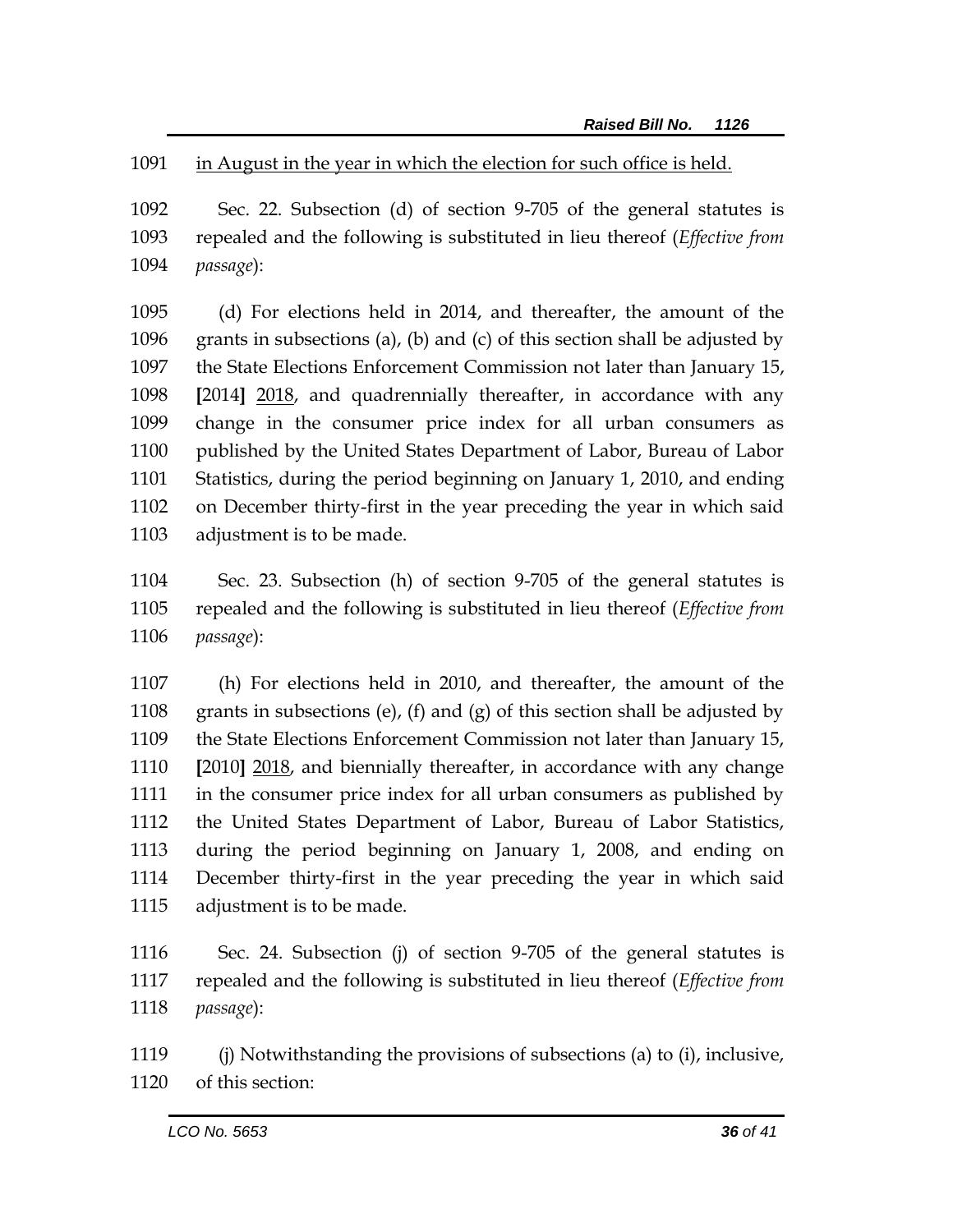(1) The initial grant that a qualified candidate committee for a candidate is eligible to receive under subsections (a) to (i), inclusive, of this section shall be reduced by the amount of any personal funds that the candidate provides for the candidate's campaign for nomination or election pursuant to subsection (c) of section 9-710;

 (2) If a participating candidate is nominated at a primary and does not expend the entire grant for the primary campaign authorized under subsection (a), (b), (e) or (f) of this section, the amount of the grant for the general election campaign shall be reduced by the total amount of any such unexpended primary campaign grant and moneys;

 (3) If a participating candidate who is nominated for election does not have any opponent in the general election campaign, the amount of the general election campaign grant for which the qualified candidate committee for said candidate shall be eligible shall be **[**thirty**]** twenty per cent of the applicable amount set forth in subsections (a) to (i), inclusive, of this section. For purposes of this subdivision, a participating candidate shall be deemed to have an opponent if (A) a major party has properly endorsed any other candidate and made the requisite filing with the Secretary of the State within the time specified in section 9-391 or 9-400, as applicable, (B) any candidate of any other major party has received not less than fifteen per cent of the vote of convention delegates and has complied with the filing requirements set forth in section 9-400, or (C) any candidate of any other major party has circulated a petition and obtained the required number of signatures for filing a candidacy for nomination and has either qualified for the primary or been deemed the party's nominee;

 (4) If the only opponent or opponents of a participating candidate who is nominated for election to an office are eligible minor party candidates or eligible petitioning party candidates and no such eligible minor party candidate's or eligible petitioning party candidate's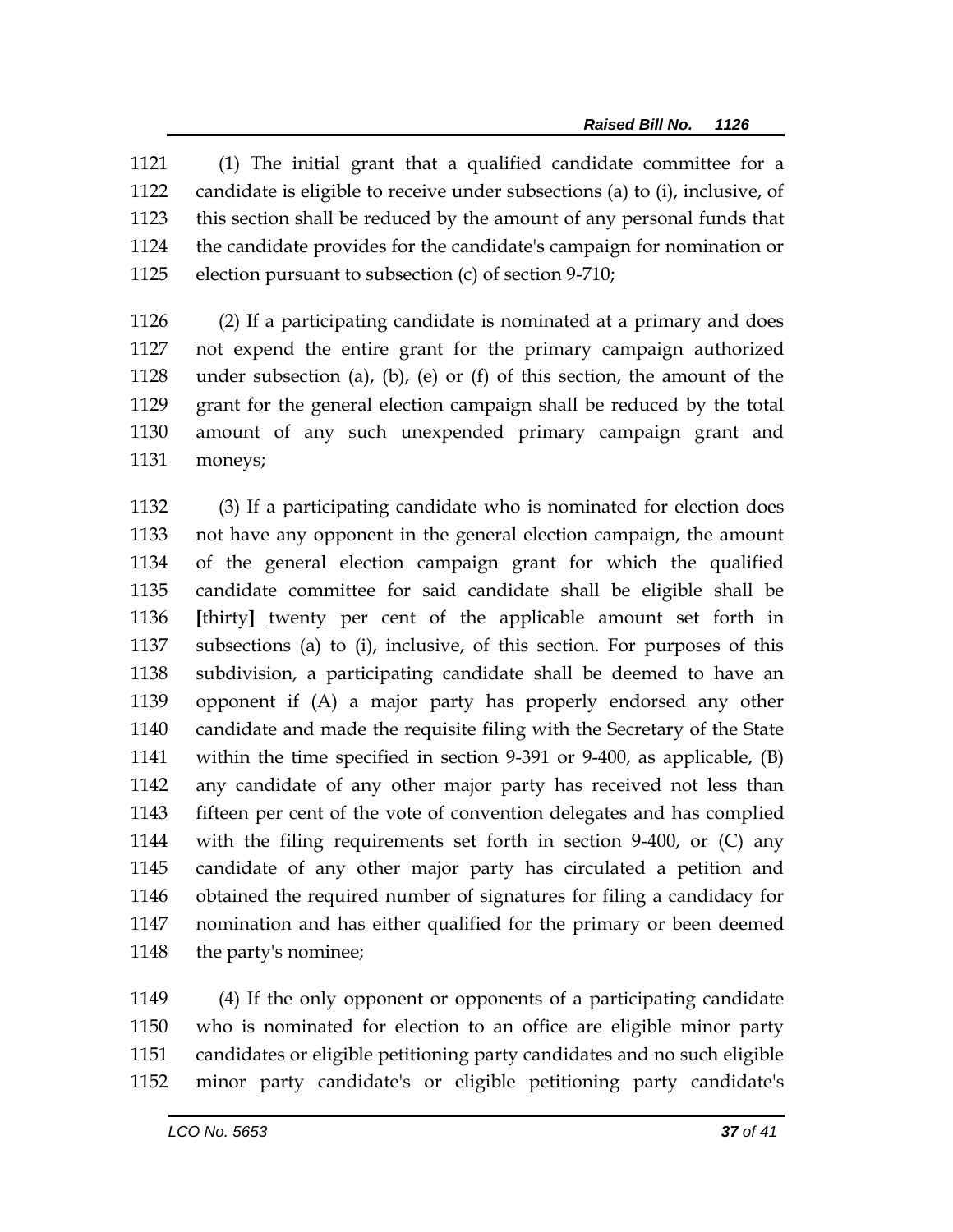candidate committee has received a total amount of contributions of any type that is equal to or greater than the amount of the qualifying contributions that a candidate for such office is required to receive under section 9-704 to be eligible for grants from the Citizens' Election Fund, the amount of the general election campaign grant for such participating candidate shall be sixty per cent of the applicable amount set forth in this section; and

 (5) The amount of the primary grant or general election campaign grant for a qualified candidate committee shall be reduced, pursuant to the provisions of this subdivision, if such candidate committee has control and custody over lawn signs from any prior election or primary in the following applicable amount: (A) Five hundred or more lawn signs for the qualified candidate committee of a candidate for the office of Governor, Lieutenant Governor, Attorney General, State Comptroller, Secretary of the State or State Treasurer, (B) one hundred or more lawn signs for the qualified candidate committee of a candidate for the office of state senator, or (C) fifty or more lawn signs for the qualified candidate committee of a candidate for the office of state representative. If such qualified candidate committee has custody and control over lawn signs in the applicable amount, as described in this subdivision, the grant from the fund for the primary campaign or general election campaign, as applicable, for such qualified candidate committee shall be reduced as follows: (i) Two thousand five hundred dollars for the qualified candidate committee of a candidate for the office of Governor, Lieutenant Governor, Attorney General, State Comptroller, Secretary of the State or State Treasurer, (ii) five hundred dollars for the qualified candidate committee of a candidate for the office of state senator, or (iii) two hundred fifty dollars for the qualified candidate committee of a candidate for the office of state representative. In no event shall such a reduction be made both to a qualified candidate committee's primary campaign grant and to such candidate committee's general election grant. No reduction in either the primary campaign or general election campaign for a qualified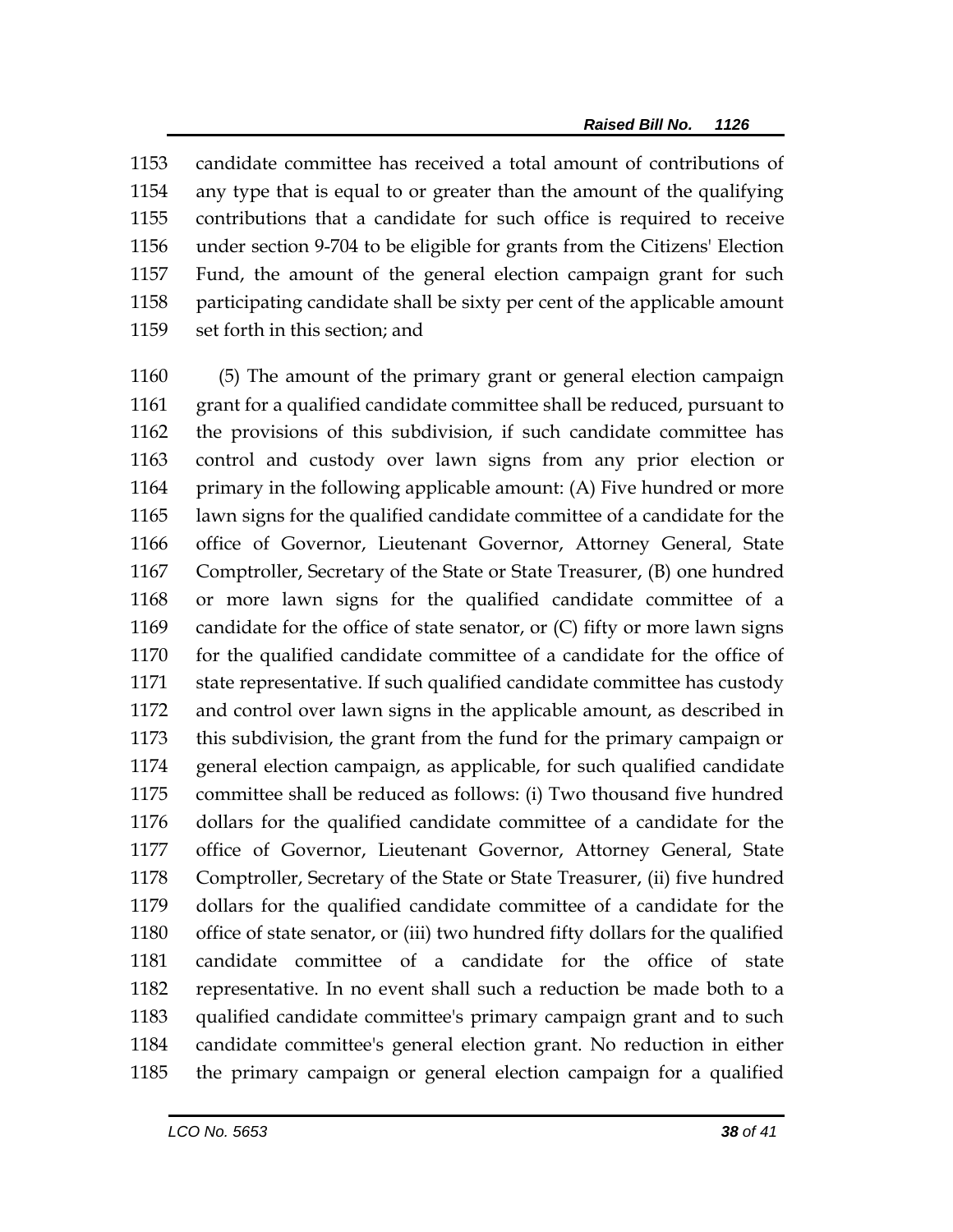candidate committee's grant shall be taken for any lawn sign that is not in the custody or control of the qualified candidate committee. Nothing in this subdivision shall be construed to apply to any item other than lawn signs.

 Sec. 25. Subdivision (5) of subsection (a) of section 9-7b of the general statutes is repealed and the following is substituted in lieu thereof (*Effective from passage*):

 (5) (A) To inspect or audit at any reasonable time and upon reasonable notice the accounts or records of any treasurer or principal treasurer, except as provided for in subparagraph (B) of this subdivision, as required by chapter 155 or 157 and to audit any such election, primary or referendum held within the state; provided, (i) (I) not later than **[**two months preceding the day of an election at which a candidate is seeking election**]** three months after the notification described in subparagraph (C) of this subdivision, the commission shall complete any audit it has initiated in the absence of a complaint that involves a committee of the same candidate from a previous election, and (II) during the two-month period preceding the day of an election at which a candidate is seeking election, the commission shall not initiate an audit in the absence of a complaint that involves a committee of the same candidate from a previous election, and (ii) the commission shall not audit any caucus, as defined in subdivision (1) of section 9-372. (B) When conducting an audit after an election or primary, the commission shall randomly audit not more than fifty per cent of candidate committees, which shall be selected through the process of a lottery conducted by the commission, except that the commissioner shall (i) audit all candidate committees for candidates for a state-wide office, and (ii) not audit the candidate committee of (I) 1214 any candidate for state senator, judge of probate or state representative whose candidate committee was audited at the preceding election or 1216 primary for the same such office, or (II) any candidate for a municipal office, as defined in section 9-372, other than that of state senator, 1218 judge of probate or state representative, whose candidate committee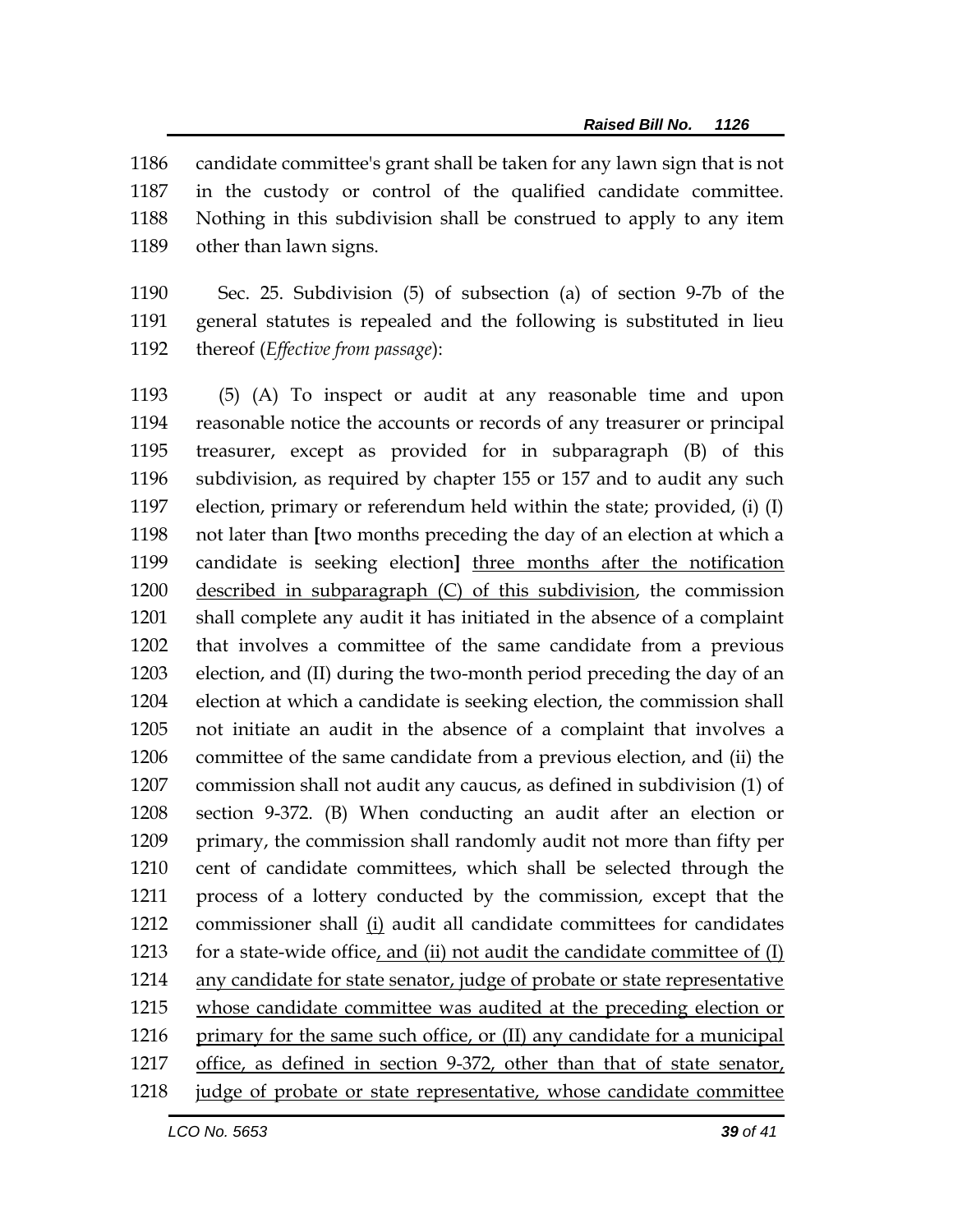was audited at the preceding election or primary for the same such office. (C) The commission shall notify, in writing, any committee of a candidate for an office in the general election, or of any candidate who had a primary for nomination to any such office not later than May thirty-first of the year immediately following such election. In no case shall the commission audit any such candidate committee that the commission fails to provide notice to in accordance with this subparagraph;

- 1227 Sec. 26. Subdivision (8) of subsection (b) of section 9-706-2 of the
- 1228 regulations of Connecticut state agencies is repealed. (*Effective from*
- 1229 *passage*)

| sections: |              |                     |
|-----------|--------------|---------------------|
|           |              |                     |
| Section 1 | from passage | 9-601               |
| Sec. 2    | from passage | $9 - 601a(a)$       |
| Sec. 3    | from passage | $9-601b(a)$ and (b) |
| Sec. 4    | from passage | 9-601c              |
| Sec. 5    | from passage | 9-601d              |
| Sec. 6    | from passage | $9-603(a)$ and (b)  |
| Sec. 7    | from passage | $9-605(b)$ to $(d)$ |
| Sec. 8    | from passage | $9-607(g)(1)$       |
| Sec. 9    | from passage | $9 - 608(c)(1)$     |
| Sec. 10   | from passage | 9-611               |
| Sec. 11   | from passage | $9-612(a)$          |
| Sec. 12   | from passage | 9-613               |
| Sec. 13   | from passage | 9-614               |
| Sec. 14   | from passage | 9-615               |
| Sec. 15   | from passage | $9-617(b)(2)$       |
| Sec. 16   | from passage | $9 - 618(a)$        |
| Sec. 17   | from passage | $9-619(a)$          |
| Sec. 18   | from passage | $9 - 621(i)$        |
| Sec. 19   | from passage | $9-703(a)$          |
| Sec. 20   | from passage | 9-452               |
| Sec. 21   | from passage | $9 - 453i(a)$       |
| Sec. 22   | from passage | $9-705(d)$          |

This act shall take effect as follows and shall amend the following